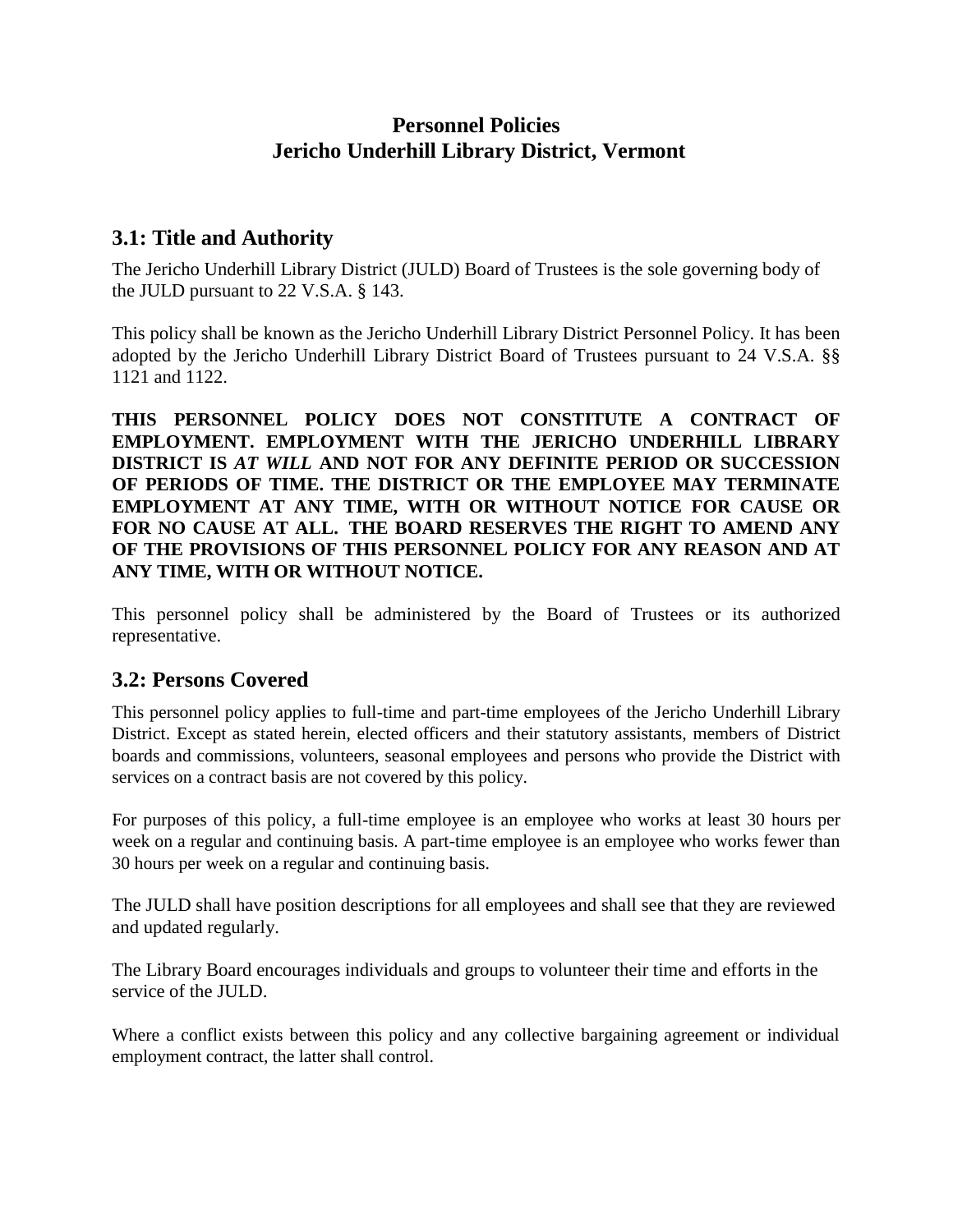# **3.3: Equal Employment Opportunity**

The policy of the Jericho Underhill Library District is to provide equal opportunity to all employees and applicants without regard to race, color, religion, sex, sexual orientation, age, national origin, marital status, disability, veteran's status, sexual orientation, ancestry, HIV status, place of birth, or any other category under local, state or federal law.

### **3.4: Authority to Hire**

The Library Board shall select, hire and, when necessary for valid reasons, dismiss the Library Director. The Board shall establish all other positions and wage and benefit levels for all library staff.

The Library Director shall hire, train and, when necessary for valid reasons, dismiss library staff. The Board shall be consulted on terminations.

# **3.5: Compensation Policies**

The Board is committed to the remuneration of its staff as a reflection of its appreciation of the professional work they do. As such, it directs the Library Director to prepare and keep current a wage scale that reflects the budget as prepared by the Board and approved by the residents of Jericho and Underhill.

The Board is committed to employing a Director of the library who holds a Master's Degree in Library Science or state Department of Libraries (DOL) certification. When determining the Director's salary, the Board shall review the current recommendations of the Vermont Library Association.

# **3.6: Probationary Period**

All employment shall be subject to a probationary period. The purpose of this probationary period is to determine whether the employee is suited for the job. The Library Director shall be required to complete a six-month probationary period. All other new employees shall be required to complete a three-month probationary period. During the probationary period, an employee may be terminated at any time at the sole discretion of the District. A probationary employee has no right to due process. Notwithstanding any other provision of this policy, an employee terminated during the probationary period shall have no right to appeal such termination. **All employees, even those who complete the probationary period, are** *at will*  **employees and not for any definite period or succession of periods of time. The district or the employee may terminate employment at any time, with or without notice.**

# **3.7: Resignation**

As a courtesy to the library, all library employees wishing to resign from employment are requested to notify the Library Director no less than 14 days prior to final day of employment. The Library Director shall notify the Board no less than 30 days prior to final day of employment.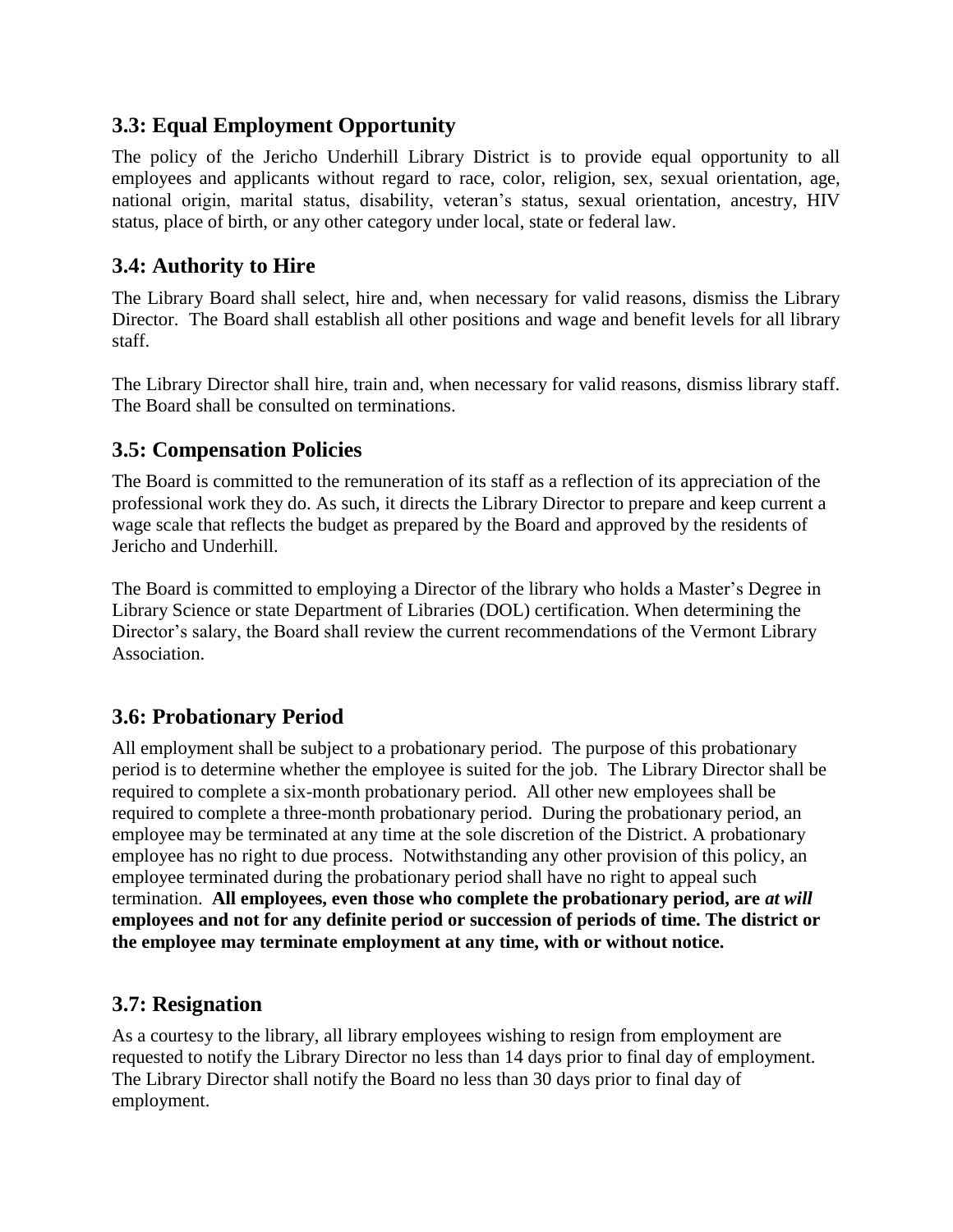The employee should submit a formal, written resignation statement giving the exact date of last day of employment. Between resignation and last day of employment, a final performance evaluation shall be conducted.

#### **This subsection does not alter the** *at will* **employment. The District or the employee may terminate employment at any time, with or without notice for cause or for no cause at all.**

If the employee is entitled to paid, unused vacation time, this shall be added to his/her last paycheck.

### **3.8: Conduct of Employees**

All employees are considered representatives of the Library District and as such are expected to conduct themselves in a courteous, helpful and respectful manner in all their interactions with the public and other employees.

All employees are expected to faithfully execute the duties and responsibilities of their office to the best of their ability and in compliance with the provisions of this personnel policy.

### **3.9: Hours of Service**

The library's normal hours of operation are as follows:

Tuesday:  $10 \text{ am} - 8 \text{ pm}$ Wednesday:  $10 \text{ am} - 6 \text{ pm}$ Thursday:  $10 \text{ am} - 8 \text{ pm}$ Friday:  $10 \text{ am} - 6 \text{ pm}$ Saturday:  $10 \text{ am} - 2 \text{ pm}$ Sunday (September to May):  $1 \text{ pm} - 4 \text{ pm}$ 

Staff members are expected to work within those hours. The Library Director and the Youth Librarian are expected to work additional hours outside of open hours.

Regular work hours may be changed, and employees may be expected to work additional hours in a given week, as circumstances require.

All employees are expected to be in attendance during regular work hours. Employees who will be absent from work are expected to notify their supervisor in advance whenever possible. Employees who are calling in sick are expected to notify their supervisor as soon as possible, but no later than one hour before start of work.

Each employee shall complete and sign his/her time sheet by the last day of each pay period.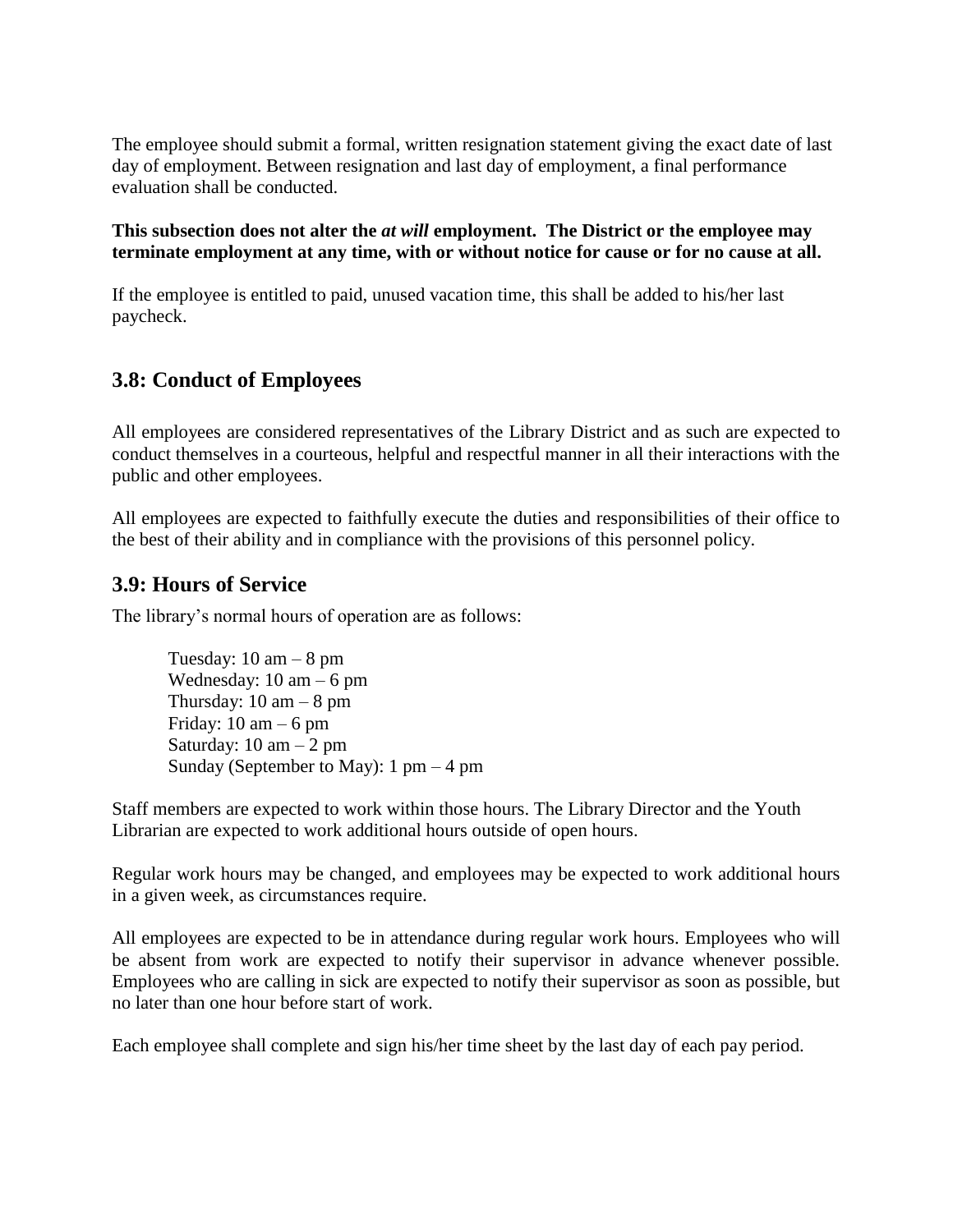#### **3.10: Professional Development**

The Director, staff and Board members attending continuing education opportunities to aid the library shall be allowed expenses at the discretion of the Director according to the amount appropriated in the budget for such. The Director, staff and Board members are encouraged to attend and participate in continuing education activities.

Approval by the Director for conference, professional meeting or workshop attendance shall be based on the library's scheduled coverage. Since the purpose of attending a professional conference or program is for its value to the library, a written report covering the meetings attended should be given to the Director within ten days of return. The Director shall include the reports in his/her reports to the Board.

The library shall pay annual Vermont Library Association dues for staff members. Library staff shall be paid mileage at the allowable federal rate. Library staff shall be paid regular hourly rate for hours attending conferences, professional meetings and conferences. Library staff shall not be paid for travel time to and from conferences, professional meetings and conferences.

# **3.11: Gratuities and Gifts**

Employees may not directly or indirectly ask, demand, exact, solicit, accept or receive a gift, gratuity, act or promise beneficial to that individual, or another, which could influence any action or inaction associated with their official duties on behalf of the District, or create the appearance of impropriety in connection with any actions or inactions associated with their official duties on behalf of the District.

### **3.12: Outside Employment**

Employees may not engage in any outside business activities during their normal working hours. Employees are prohibited from undertaking outside employment that interferes with their job performance or constitutes a conflict of interest.

Prior to accepting any outside employment, employees shall disclose their intent to the Library Director in writing and obtain prior clearance from the Board that such employment does not constitute a conflict of interest.

A conflict of interest means a direct or indirect personal or financial interest of an employee, his or her close relative, household member, business associate, employer or employee. A close relative includes a spouse, civil union partner, romantic co-habitant, parent, stepparent, grandparent, child, stepchild, grandchild, sibling, aunt or uncle, niece or nephew, parent-in-law and sibling-in-law.

### **3.13: Political Activity**

No employee may use his or her official authority for the purpose of interfering with or affecting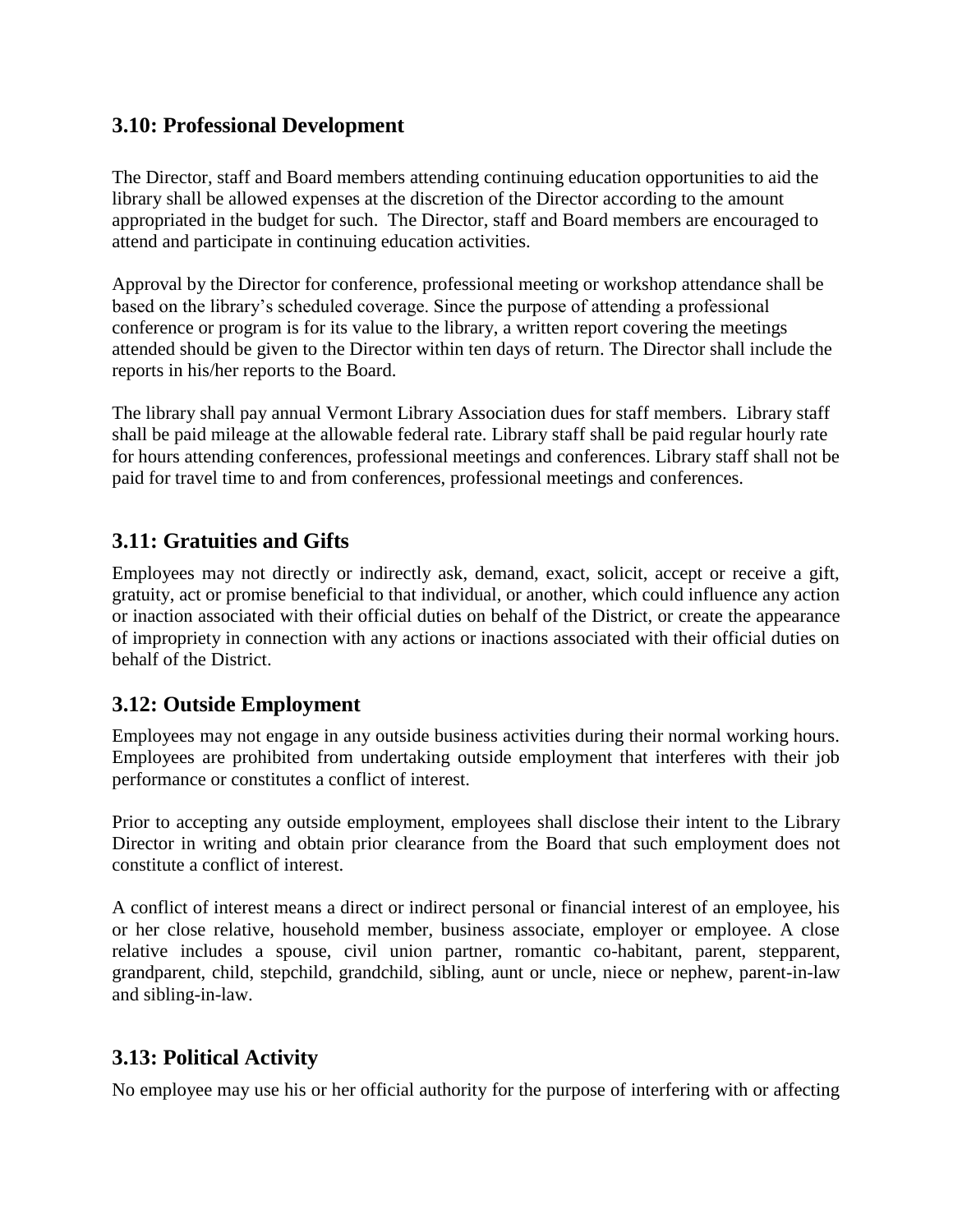the nomination or election of any candidate for public official, or demand or solicit from any individual direct or indirect participation in any political party, political organization or support of any political candidate. Employees are prohibited from using District facilities, equipment or resources for political purposes and from pursuing political activities while working.

This personnel policy is not to be construed to prevent employees from becoming or continuing to be members of any political party or organization, from attending political party or organization meetings or events, or from expressing their views on political matters, so long as these views are clearly articulated as being those of the individual and not of the District, and these activities do not interfere with the individual's ability to effectively perform his or her duties and take place or are expressed during non-working hours. Nor is this personnel policy to be construed from prohibiting, restraining or in any manner limiting an individual's right to vote with complete freedom in any election.

This policy does not restrict any right guaranteed under the National Labor Relations Act or the Municipal Employee Relations Act, including the right of employees to organize and bargain collectively with their employers, and to engage in other protected concerted activity.

### **3.14: Social Media**

Whether or not an employee chooses to create or participate in a blog, wiki, Facebook, Twitter, or other online social network or any other form of online publishing or discussion is his/her own decision. However, activities in or outside of work that affect your job performance, the performance of others, the Library's patrons or the Library's standing in the community are a proper focus for company policy.

Employees may not use or disclose any patron identifiable information of any kind, including patron names, on any social media platform, the internet or smartphone application. Even if a patron is not identified by name within the information at issue, if there is a reasonable basis to believe that the person could still be identified from that information, then its use or disclosure could otherwise make the patron feel their privacy has been invaded. Likewise, protect your coworkers by refraining from sharing their personal information or any conversation or statements without their permission.

Use common sense in all communications, particularly on a website accessible to anyone. What you say on line could potentially be grounds for dismissal. If you would not be comfortable with your manager, co-workers, or the lawyers of this Library reading your words, do not write them.

This policy does not apply or restrict any right guaranteed under the National Labor Relations Act or the Municipal Employee Relations Act, including the right of employees to organize and bargain collectively with their employers, and to engage in other protected concerted activity.

### **3.15: Alcohol and Drug Use**

Reporting to work or working under the influence of alcohol or drugs is strictly prohibited, unless the drug is prescribed and used in the manner prescribed by a duly licensed physician or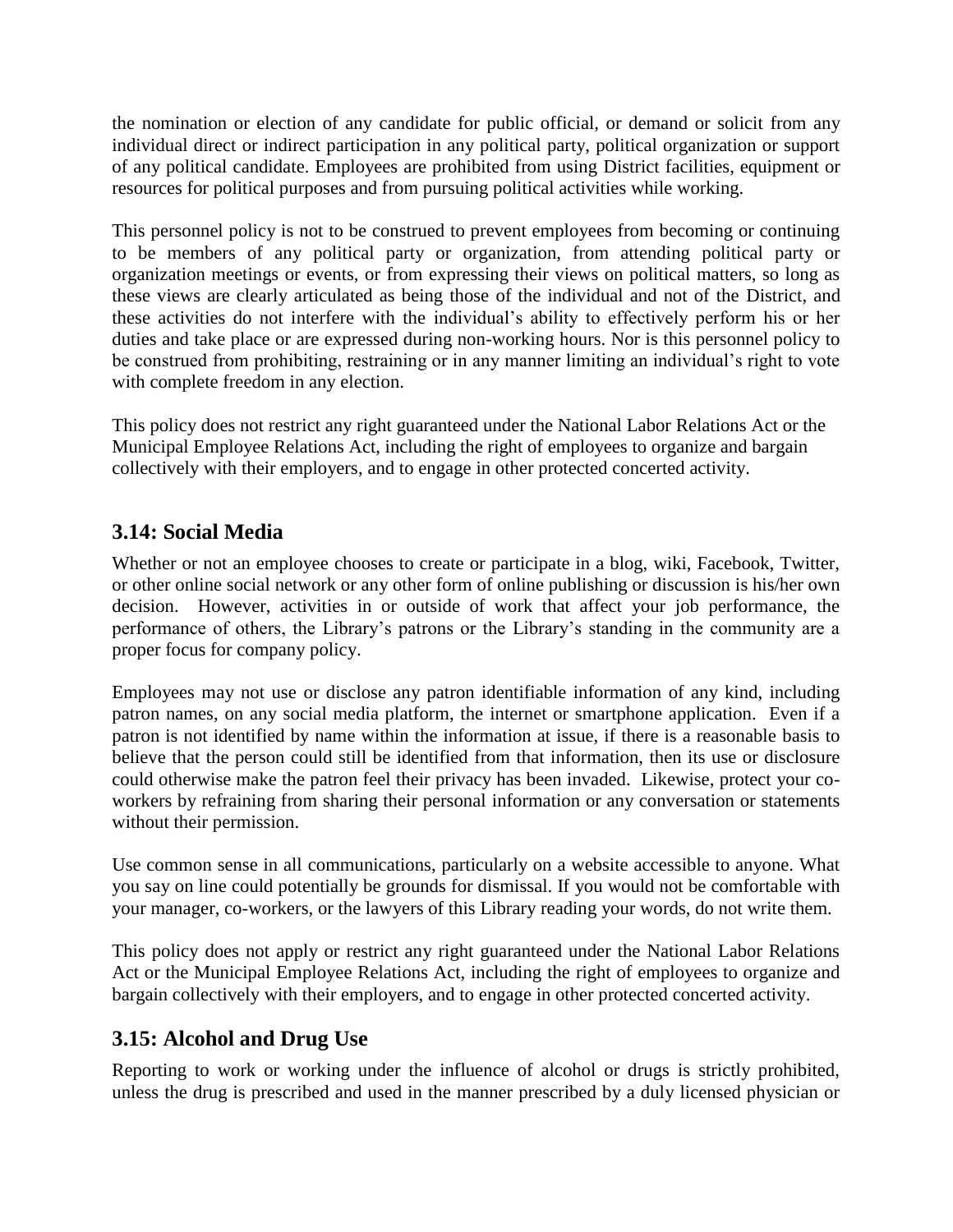dentist.

#### **3.16: Tobacco Use**

In recognition of the hazards that tobacco poses to the health of employees, and in accordance with 18 V.S.A. §§ 1421 et seq. and §§ 1741 et seq., the District hereby prohibits employees' use of tobacco in any form in all publicly owned buildings, offices and enclosed areas, and in all District vehicles.

#### **3. 17: Performance Evaluations**

Employees shall be subject to an annual written job performance evaluation. The Personnel Committee of the Board shall evaluate the Library Director; the Director evaluates the staff. The results of such evaluations shall be submitted to the employee, the employee's supervisor, and the Library Director, and shall become a part of the employee's personnel file.

#### **3.18: Personnel Records**

Personnel records are confidential and shall be maintained in a locked cabinet or secure electronic file for each employee of the District. In accordance with Vermont's Public Records Law, any employee or the employee's designated representative may inspect or copy his or her personnel file at a mutually agreeable time during regular office hours. The District reserves the right to have its representative present at the time its files are examined or copied.

#### **3.19: Use of District Equipment**

Except as provided in Section 3.20, the use of District equipment or property for personal use is strictly prohibited.

#### **3.20: Use of District Computer System**

The District computer system is to be used by employees for the purpose of conducting District business. Occasional, brief, and appropriate personal use of the District computer system is permitted, provided it is consistent with this policy and does not interfere with an employee's job duties and responsibilities.

Employees should have no expectation of privacy regarding anything created, sent or received on the District computer system. The District may monitor any and all computer transactions, communications and transmissions to ensure compliance with this policy and to evaluate the use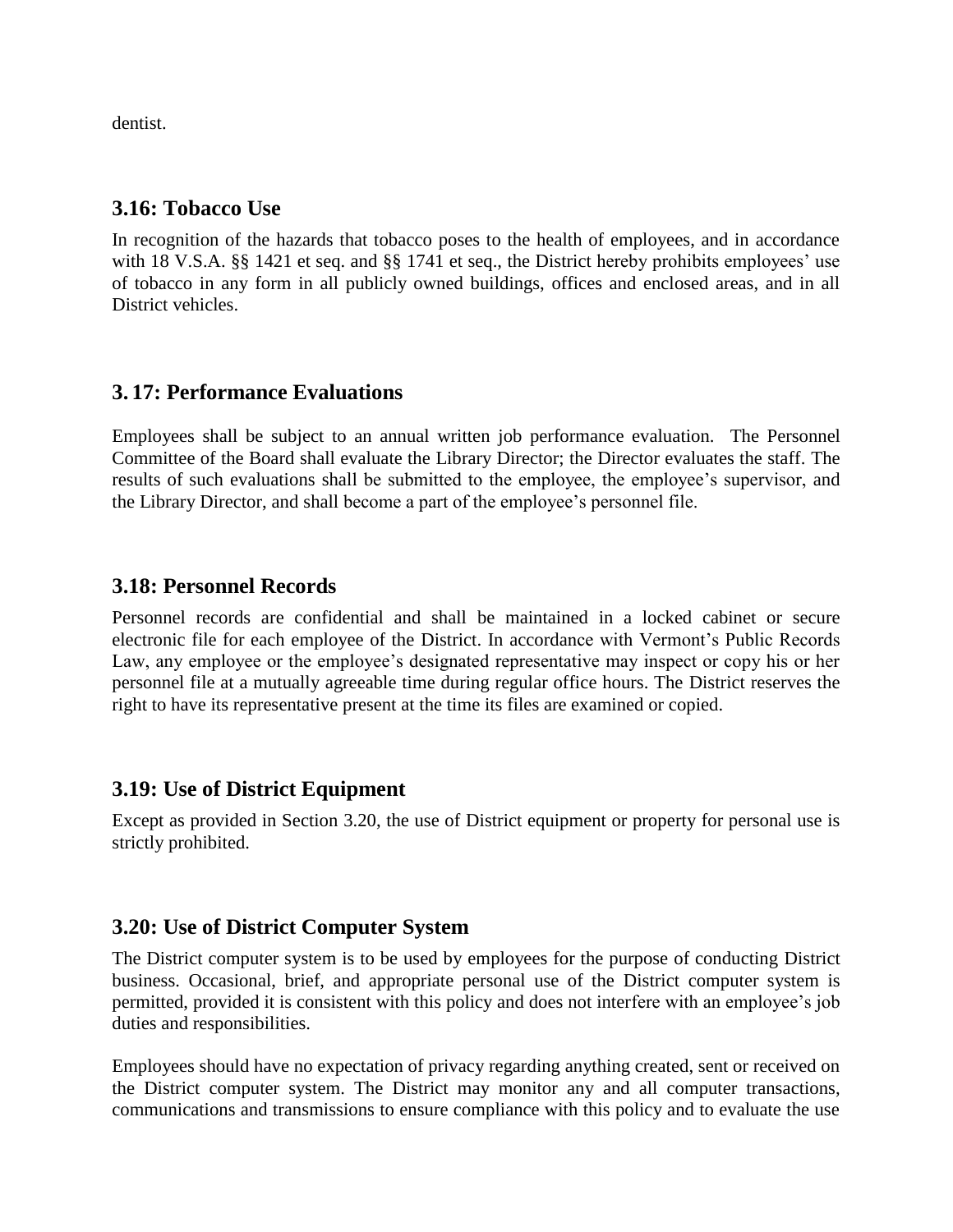of its computer system. All files, documents, data and other electronic messages created, received or stored on the District computer system are open to review and regulation by the District and may be subject to the provisions of Vermont's Public Records Law.

Employees may not introduce software from any outside source on the District's computer system without explicit prior authorization from their supervisor. Employees may be held responsible for any damages caused by using unauthorized software or viruses they introduce into the District computer system.

Employees who have a confidential password to access the District's operating system should be aware that this does not mean the computer system is for personal confidential communication, nor does it suggest that the computer system is the property of that person.

Transmission of electronic messages on the District computer system shall be treated with the same degree of propriety, professionalism, and confidentiality as written correspondence. The following are examples of uses of the District computer system which are prohibited:

\* Communications that in any way may be construed by others as disruptive, offensive, abusive, discriminatory, harassing, or threatening:

\* Communications of sexually explicit images or messages;

\* Transmission of chain letters or solicitations for personal gain, commercial or

investment ventures, religious or political causes, outside organizations, or other non jobrelated solicitations during or after work hours;

\* Access to Internet resources, including web sites and news groups, that are

inappropriate in a business setting;

\* Any other use that may compromise the integrity of the District and its business in any way.

Email messages that are intended to be temporary, non-substantive communications may be routinely discarded. However employees must recognize that emails sent, received, or stored on the District computer system are subject to Vermont's Public Records Law and may be covered by the State of Vermont's retention schedule for municipal records.

For purposes of this section, computer system means all computer-related components and equipment including, but not limited to, host computers, file servers, workstation terminals, laptops, software, internal or external communication networks, the world wide web (www), the Internet, commercial online services, bulletin board systems, back-up systems and the internal and external e-mail systems accessed via the District's computer equipment.

### **3.21: Eligibility for Benefits**

Statutory Benefits: To the extent required by law, all eligible District employees shall be enrolled in the statutory Social Security, Workers' Compensation and Unemployment Compensation Benefit Programs.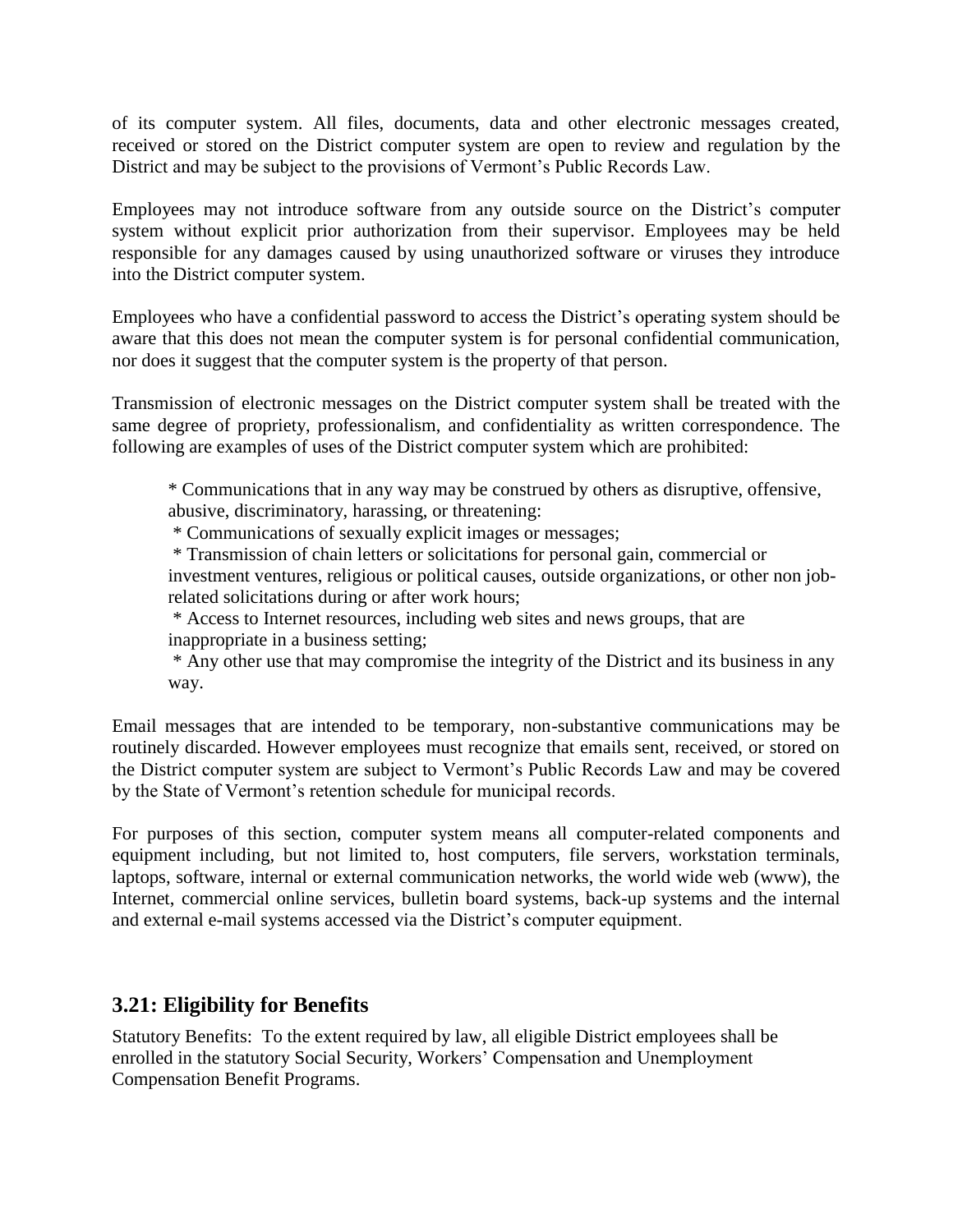The District offers the following group insurance programs for the benefit of its eligible full-time employees (see Section 3.2 for definition of a full-time employee):

\* Health \* Dental

The District reserves the right to change insurance carriers, or to add, delete or amend insurance benefit programs in its sole discretion. The District also reserves the right to change the amount or percentage of its contribution to the cost of any group health insurance program. Employees shall be provided with advance notice of any change in the contribution rate.

Any employee hired to work 24 hours or more a week shall be enrolled in the Vermont Municipal Employee Retirement System. (VMERS)

#### **3.22: Holiday Leave**

Full-time and part-time employees shall receive the following paid holiday leave:

- \* New Year's Day (January 1)
- \* Presidents' Day (3 rd Monday in February)
- \* Easter Sunday
- \* Memorial Day (last Monday in May)
- \* Independence Day (July 4)
- \* Labor Day (1 st Monday in September)
- \* Weekend of Harvest Market (last full weekend in September)
- \* Thanksgiving Day (4 th Thursday in November)
- \* Friday after Thanksgiving Day
- \* Christmas Eve (December 24)
- \* Christmas Day (December 25)
- \* New Year's Eve (early close)

Employees shall receive holiday leave pay at the employee's regular rate of pay. Part-time employees shall be paid for holidays which fall on the day they would normally be scheduled to work.

Holidays that fall during an employee's vacation leave shall not be charged as vacation leave.

### **3.23: Vacation Leave**

Full-time and part-time employees are granted vacation leave according to the following schedule:

Years of Service Annual Accrual Rate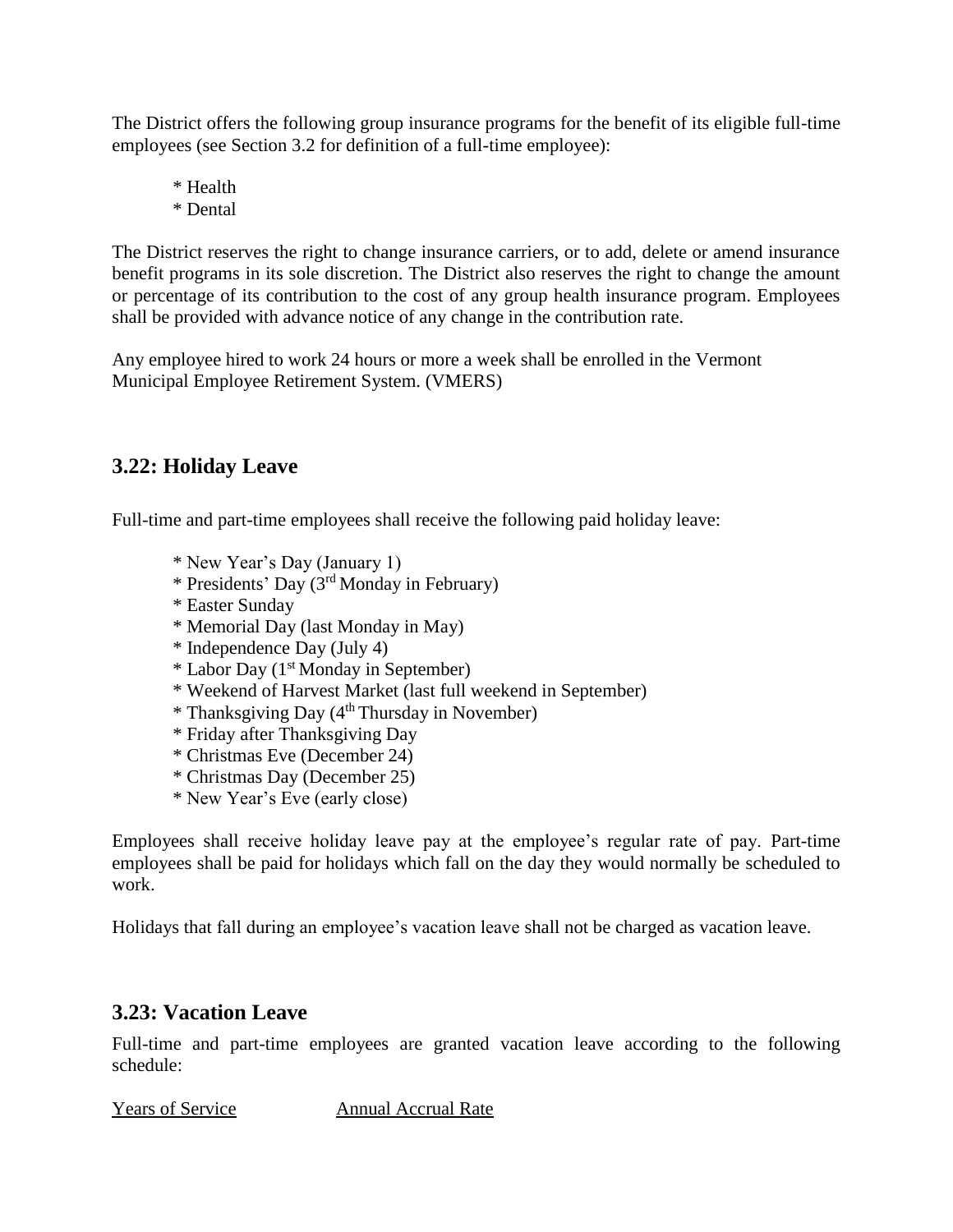| $1st$ through $4th$                  | 3 weeks (3 times the number of scheduled hours/week) |
|--------------------------------------|------------------------------------------------------|
| 5 <sup>th</sup> and subsequent years | 4 weeks (4 times the number of scheduled hours/week) |

The leave is granted on the one hundred eighty first day of each new employee's employment, and at the beginning of each annual anniversary of employment. Leave may be taken at any time during the year, except that new hires may not take any vacation time during their first 180 days of employment. Vacation leave shall be scheduled at least two weeks in advance and shall be approved by the Director.

Employees are strongly encouraged to take an annual vacation. If an employee does not use all of his/her vacation leave in a year, the employee may not carry unused vacation leave forward to the next year.

An employee who resigns from employment with the District shall be compensated for unused granted vacation leave, provided that the employee gives at least two weeks' written notice of the resignation.

#### **3.24: Sick Leave**

Employees shall receive five paid sick leave days per year. An employee may use sick leave for an illness or injury that prevents the employee from performing the employee's job duties. An employee may also use sick leave to attend the following appointments that cannot be held outside normal working hours:

\* A medical appointment

\*An appointment eligible for short-term family leave under the provisions of the Vermont Parental and Family Leave Act (21 V.S.A. § 472a)

- \* A funeral not eligible under Section 3.25
- \* A meeting with the employee's personal attorney
- \* An appointment for the closing, purchase, sale, or refinancing of a primary residence
- \* Any other appointments authorized in advance by the employee's supervisor

Full-time employees shall receive sick leave pay at the employee's regular rate of pay. Part-time employees shall receive prorated sick leave pay based on the number of hours the employee is regularly scheduled to work in a day.

If an employee does not use all of the employee's sick leave in a year, the employee may carry a maximum of ten sick leave days forward to the next year. If an employee has unused sick leave exceeding ten days, the employee shall not be compensated for that excess unused leave.

Upon separation from employment, an employee shall not be compensated for unused sick leave.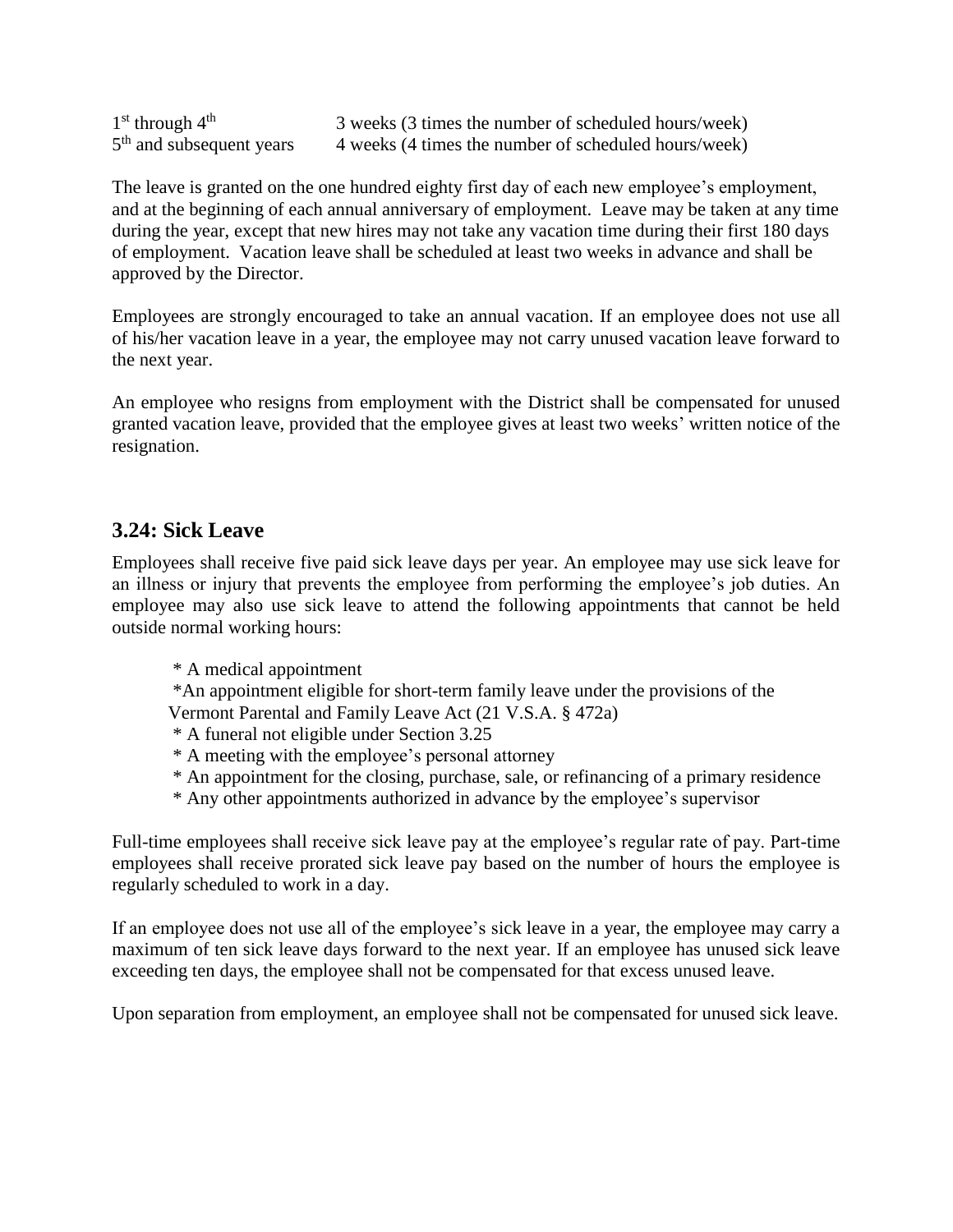#### **3.25: Bereavement Leave**

Employees shall receive three paid bereavement leave days per year. Employees may use bereavement leave for the death of a close relative, which includes a spouse, civil union partner, romantic co-habitant, parent, stepparent, grandparent, child, stepchild, grandchild, sibling, aunt or uncle, niece or nephew, parent-in-law or sibling-in-law, or at the discretion of the Director. Additional bereavement leave may be approved at the discretion of the Director.

Pay for bereavement leave shall be at the employee's regular rate of pay. Part-time employees shall receive prorated bereavement leave pay based on the number of hours the employee is regularly scheduled to work in a day.

If an employee does not use all of his/her bereavement leave in a year, the employee may not carry the unused leave forward to the next year. Upon separation from employment, an employee shall not be compensated for unused bereavement leave.

# **3.26: JULD Family and Medical Leave**

The JULD Family and Medical Leave policy is that JULD grants up to twelve weeks of unpaid leave to an eligible employee during a rolling 12-month period.

The JULD is a small employer and is not required to follow the federal Family Medical Leave Act (FMLA) or the Vermont Parental and Family Leave Act (PFLA).

The JULD Family and Medical Leave policy is designed to offer assistance by providing unpaid leave to eligible employees for certain family and medical reasons.

#### *Eligibility*

In order to qualify for JULD Family and Medical Leave, the employee must have worked for the JULD at least 12 months, or 52 weeks. The 12 months, or 52 weeks, need not have been consecutive.

JULD Family and Medical Leave leaves of absence can be requested for any of the following reasons:

--The birth of a child and in order to care for that newborn child, within one year of the birth;

--The placement of a child for adoption or foster care, within one year of the initial placement. Leave may be taken prior to the event if necessary to arrange for the event; --To care for a spouse, domestic/civil union partner, child, parent, or parent-in-law with a serious health condition;

--The serious health condition of the employee that renders the employee unable to perform the essential functions of his/her position;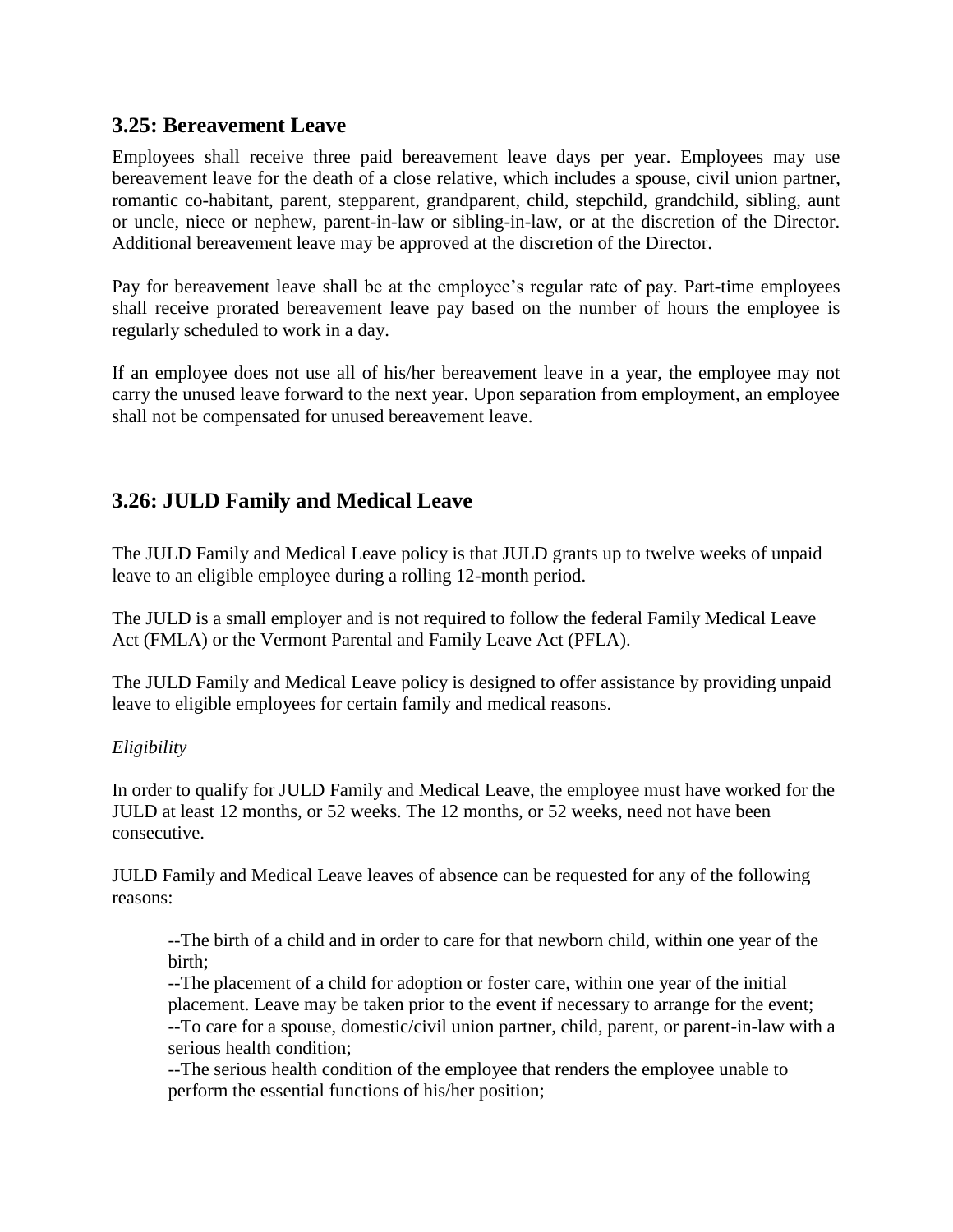--Any "qualifying exigency" arising from a spouse, son, daughter, or parent's active military duty or notice of an impending call to active duty (for purposes of defining "qualifying exigencies" JULD will use 29 CFR 825.126 as guidance); or --To care for a spouse, son, daughter, parent, or nearest blood relative seriously injured while on active military duty and unable to perform the duties of the member's office, grade, rank, or rating (service member provision).

JULD will require an employee to provide a health care provider's certification of the serious health condition. For purposes of this policy, a "serious health condition" is defined as any illness, injury, impairment, or physical or mental condition that involves:

--A period of incapacity of more than three consecutive calendar days **and** any treatment/period of incapacity that also involves:

1. Treatment two or more times within 30 days by a Health Care Provider (HCP) (in person). Must have first visit within seven days of first incapacity;

#### **OR**

2. Treatment on at least one occasion and regimen of continuing treatment under a HCP for the following:

--Pregnancy or prenatal inpatient care;

--Any period of incapacity or treatment for incapacity due to a chronic serious health condition. Must have two or more visits to a HCP per year;

--Permanent or long-term condition due to a condition for which treatment may not be effective;

--Any absence to receive multiple treatments by a HCP for restorative surgery, chemotherapy, physical therapy, or dialysis.

#### *Duration of JULD Family and Medical Leave*

An employee may take JULD Family and Medical Leave in consecutive days or weeks, use the leave intermittently, or, under certain circumstances, use the leave to reduce the workweek or workday, resulting in a reduced-hour schedule. The leave may not exceed a total of 12 weeks over a rolling 12-month period and must be properly documented.

For the birth, adoption, or foster care of a child, JULD and the employee must mutually agree to the schedule before the employee may take the leave intermittently or work a reduced-hour schedule. If the employee is taking leave for a serious health condition or because of the serious health condition of a family member, the employee should try to reach agreement with JULD before taking intermittent leave or working a reduced-hour schedule. If this is not possible, then the employee must provide medical certification that the use of the leave is medically necessary. JULD may transfer an employee temporarily to an available alternative position with equivalent pay and benefits if the alternative position would better accommodate the intermittent or reduced schedule.

#### *Health Care Provider Certification*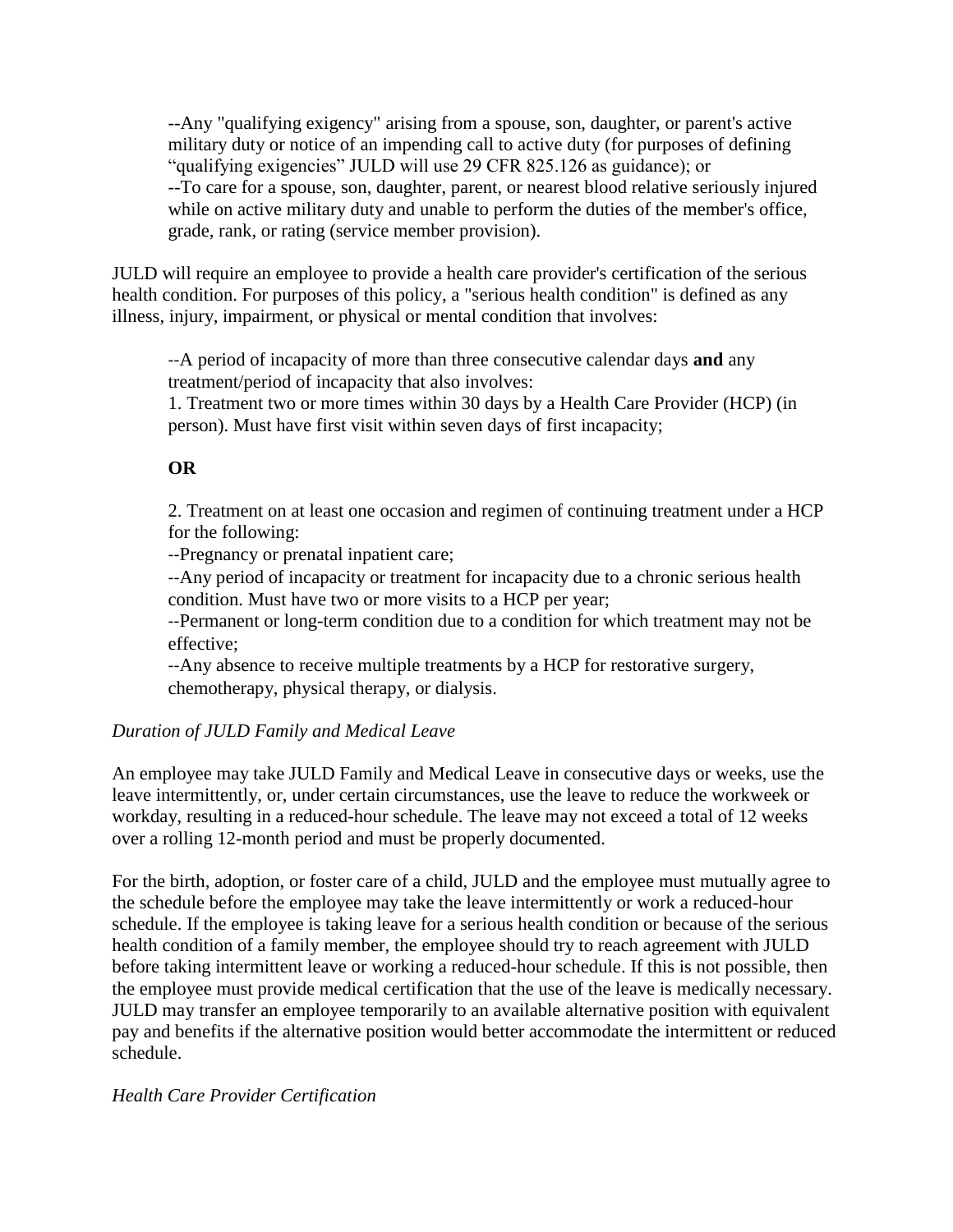JULD will ask for certification of the serious health condition from the appropriate health care provider. The employee must provide such documentation within 15 days of the request for leave, or provide a reasonable explanation for the delay. Failure to provide certification may result in a denial of continuation of leave. Certification of the serious health condition shall include: the date when the condition began, its expected duration, and a brief description of treatment. For medical leave for the employee's own medical condition, the certification must also include a statement that the employee is unable to perform work of any kind or a statement that the employee is unable to perform the essential functions of the employee's position. For a seriously ill family member, the certification must include a statement that the patient requires assistance and that the employee's presence would be beneficial or desirable. If the employee plans to take intermittent leave or to work a reduced schedule, the certification must include dates and the duration of treatment and a statement of medical necessity for taking intermittent leave or working a reduced schedule. JULD has the right to ask for a second opinion if it has reason to doubt the certification. JULD will pay for the employee to get a certification from a second doctor, whom JULD will select. If necessary to resolve a conflict between the original certification and the second opinion, JULD will require the opinion of a third doctor. JULD and the employee will jointly select the third doctor, and JULD will pay for the opinion. This third opinion will be considered final.

#### *Employee Status and Benefits During JULD Family and Medical Leave*

While an employee is on leave, JULD will continue his/her health and dental benefits during the leave period at the same level and under the same conditions as if s/he had continued to work. The employee continues to accrue seniority as well as vacation leave. Under current policy, all full-time employees pay a portion of the cost of health insurance. While an employee is on unpaid leave, the employee must continue to pay his/her share of the premiums, either in person or by mail. The payment must be received at the JULD office by the first day of each month. JULD pays the full premium for dental benefits for full-time employees, and will continue to do so during approved unpaid leave.

If the employee chooses not to return to work for reasons other than a continued serious health condition, JULD may require the employee to reimburse JULD the amount it paid for the employee's health and dental insurance premiums during the leave period.

If the employee contributes to a retirement plan, while s/he is on unpaid leave, the employee must continue to make those payments if necessary under the plan documents. If the employee does not continue these payments, JULD will recover any payments it has made at the end of the leave period, in a manner consistent with the law.

#### *Use of Paid and Unpaid JULD Family and Medical Leave*

The JULD Family and Medical Leave policy allows an employee to take up to 12 weeks of unpaid leave within a 12-month rolling period. An employee who is taking leave under the JULD Family and Medical Leave policy may choose to use his/her accrued vacation leave to supplement the unpaid leave of absence.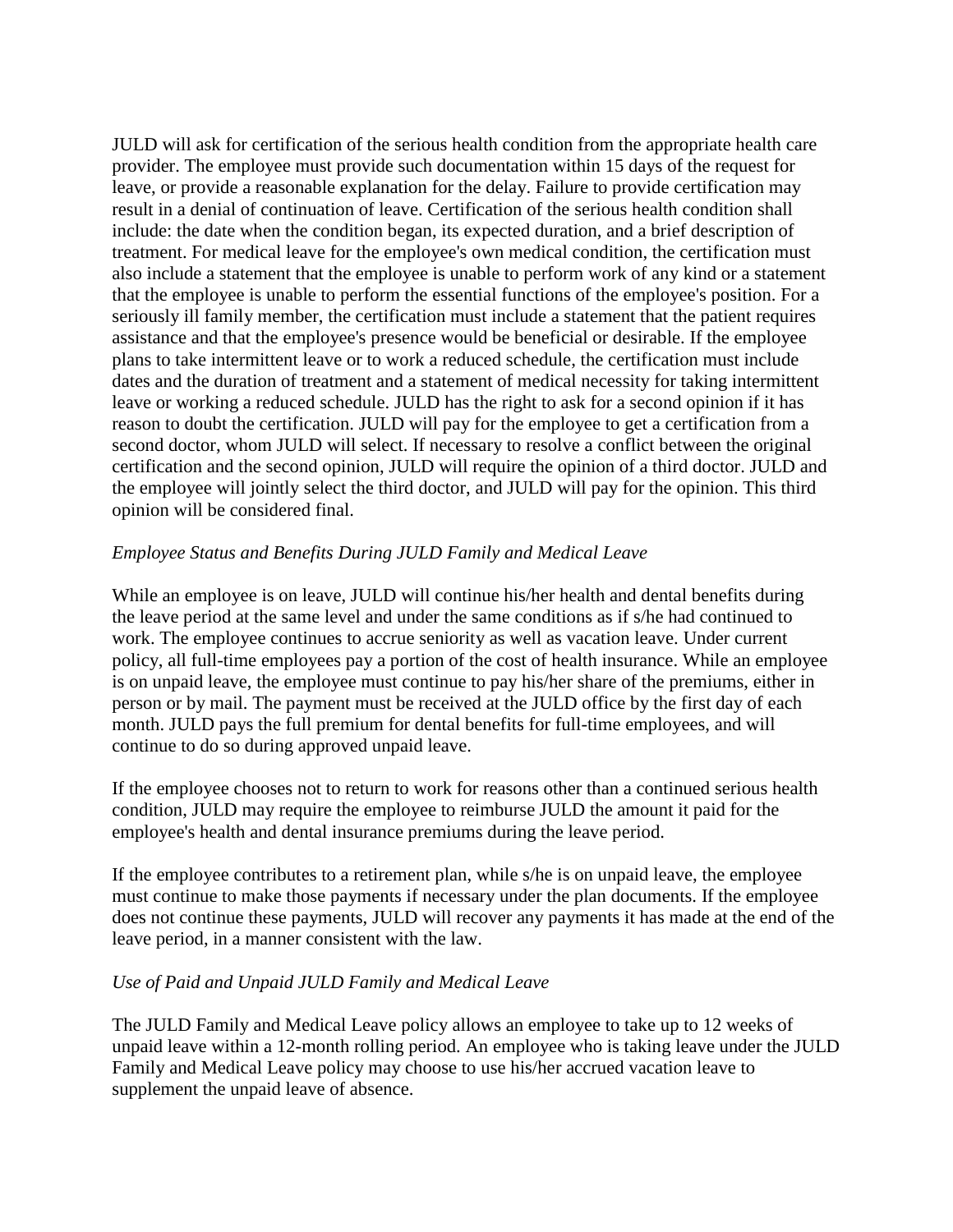#### *Procedure for Requesting JULD Family and Medical Leave*

Except where leave is not foreseeable, every employee requesting leave under this policy must submit the request in writing to the Library Director, with a copy to his/her immediate supervisor.

The employee must give JULD seven days' notice of anticipated short-term leave and 30 days' notice for JULD Family and Medical Leave. If it is not possible to give the appropriate notice, the employee must provide as much notice as possible. An employee undergoing planned medical treatment is required to make a reasonable effort to schedule the treatment to minimize disruption to JULD's operations.

If an employee fails to provide the appropriate notice for foreseeable leave, with no reasonable excuse for the delay, the leave request may be denied for seven or 30 days from the date JULD received notice. Once the appropriate documentation has been submitted to JULD, a determination will be made as to whether or not the employee is qualified for leave under this policy and notice of the determination will be given to the employee.

While on approved leave, the employee is requested to report periodically to JULD regarding the status of the medical condition and his/her intent to return to work. If an employee fails to return to work at the end of the JULD Family and Medical Leave, JULD will assume that the employee has resigned.

#### *Procedure for Return to Work*

In the case of leave for an employee's medical condition, JULD will require a certificate from the doctor authorizing the employee to return to work. The release to return to work also needs to address in detail any period of restrictions in work activity.

### **3.27 Short-Term Family Leave**

According to the JULD Short-Term Family Leave policy, an employee may take up to four hours of unpaid leave (or paid vacation leave if accrued) in any 30-day period for any of the following reasons:

--To participate in preschool or school activities directly related to the academic educational advancement of the employee's child, stepchild, foster child, or ward that lives with the employee;

--To attend or accompany the employee's child, stepchild, foster child, or ward, or the employee's parent, spouse, domestic partner/civil union partner, or parent-in-law to routine medical or dental appointments;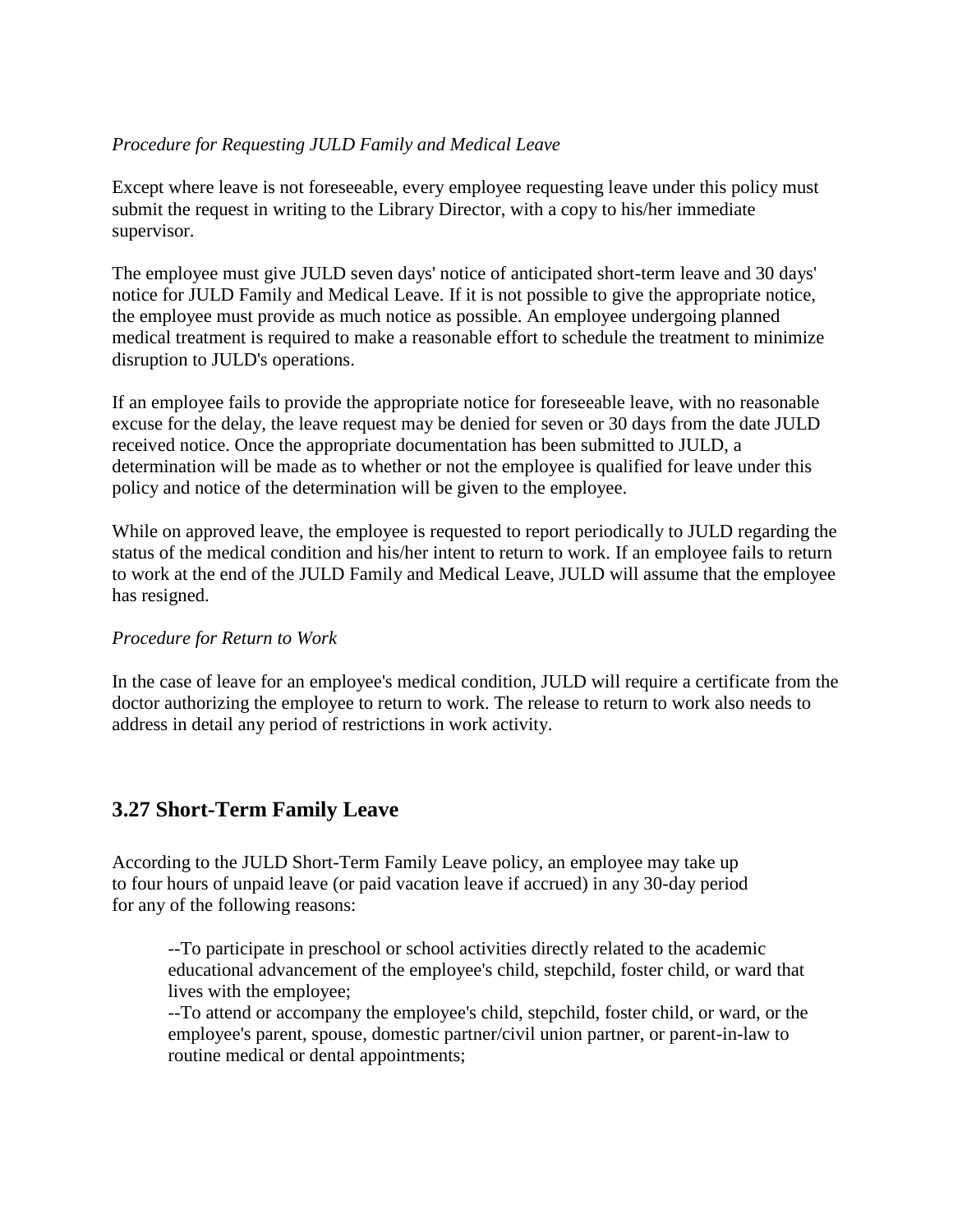--To accompany the employee's child, stepchild, foster child, ward, or the employee's parent, spouse, domestic partner/civil union partner, or parent-in-law to other appointments for professional services related to his or her care and wellbeing; --To respond to a medical emergency involving the employee's child, stepchild, foster child, or ward who lives with the employee, or the employee's parent, spouse, domestic partner/civil union partner, or parent-in-law.

The supervisor, at his/her discretion, may deny requests for short-term leaves which are made less than seven days before a leave is to be taken except in the case of an emergency, meaning circumstances where the seven-day notice could have significant adverse impact on the employee's family member.

#### **3.28: Leave of Absence Without Pay**

The library recognizes the occasional need for employees to be away from work for a short period of time for personal reasons and therefore, under certain circumstances, may grant reasonable unpaid leaves of absence for personal reasons. Unpaid personal leaves are generally given only for significant reasons not addressed under the JULD Family and Medical Leave policy.

All requests for leaves of absence without pay for any reason other than those covered by federal or state law must be submitted in writing to the employee's supervisor and must set forth the purpose for which the leave is requested. All leave requests must be for a definite period of time and include a specified date of return. Requests shall be reviewed on a case-by-case basis. Prior to granting an unpaid leave, all vacation time must be taken. Personal leave must be taken as a continuous period.

If a leave of absence without pay is granted, the employee may, at the District's sole discretion, continue the employee's group health plan coverage by paying the required premium in accordance with the payment schedule established by the District. Other employee benefits (e.g. sick leave, vacation, seniority, etc.) shall not accrue during the unpaid leave period.

#### **3.29: Military Leave**

The District shall comply with the requirements of the Uniformed Services Employment and Reemployment Rights Act (USERRA), 38 U.S.C. §§ 4303 et seq., and 21 V.S.A. §§ 491 et seq. as applicable. Employees who take military leave subject to the provisions of these laws shall be granted leave without pay. At the option of the employee, any paid leave accrued prior to the commencement of the leave may be used.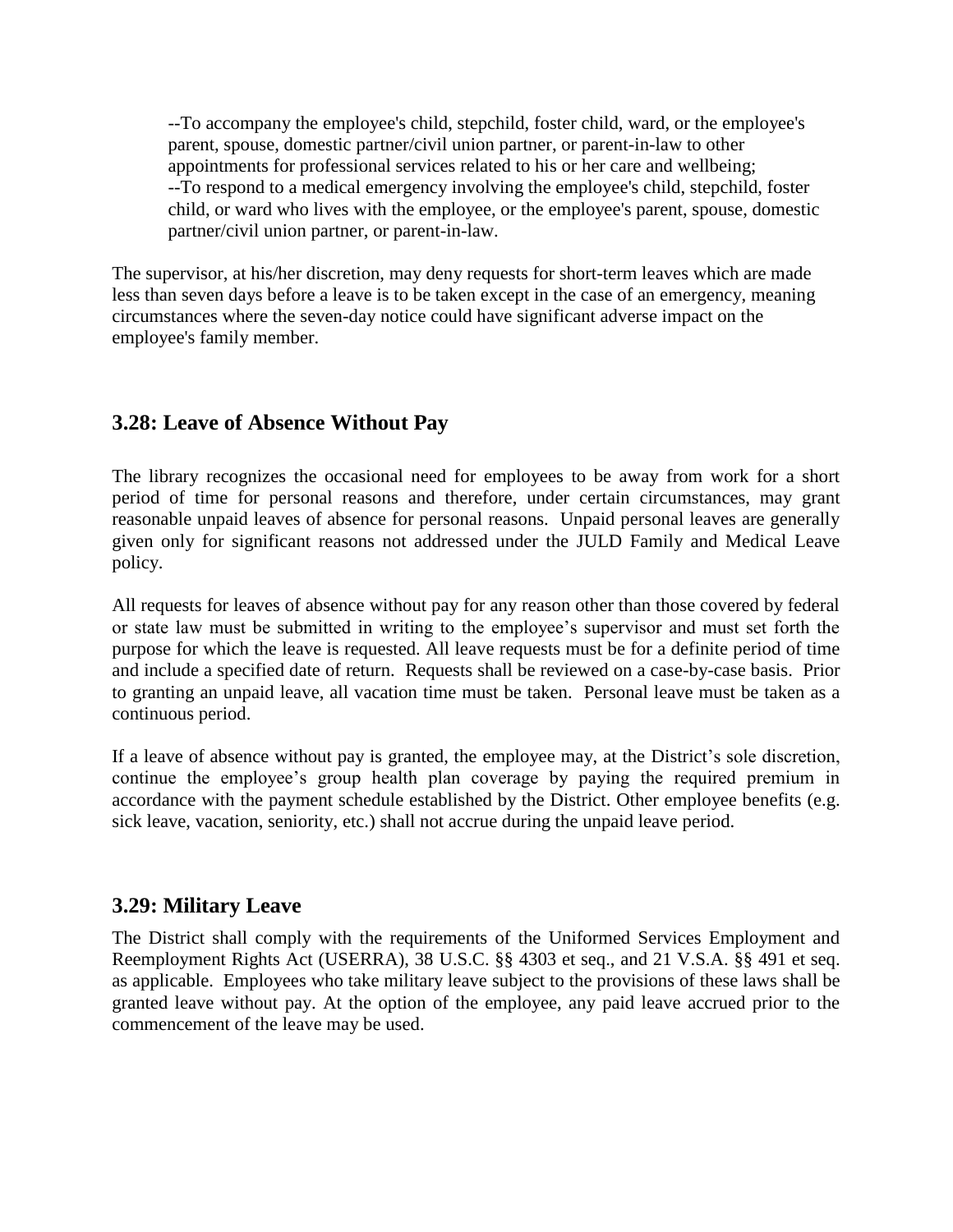#### **3.30: Jury Leave**

The District shall compensate employees for their service as jurors or witnesses. In accordance with 24 V.S.A. § 499, employees shall otherwise be considered in the service of the District for purposes of determining seniority, benefits, credit towards vacations, sick leave, and other rights, privileges, and benefits of employment.

When District employees are called to serve as a juror or a witness in a court proceeding, the District shall compensate the employee for the difference between his/her regular rate of pay and his/her compensation as a juror/witness. The District shall pay the difference only when the employee's regular rate of pay exceeds his/her compensation as a juror/witness.

# **3.31: Procedure for Addressing Employee Concerns**

Every employee has the opportunity to express concerns relating to the following:

- \* Physical environment
- \* Job requirements
- \* Interpersonal relationships
- \* Library policies and procedures
- 1) If possible, discuss the concern with the Library Director and submit the concern in writing to the Library Director. The Library Director should bring his/her concerns to the Board Chair. If the Director is part of the concern, the concern should be brought to the Board Chair in writing. If the concern is in regard to the Board Chair, the concern should be discussed with the Board and submitted in writing to the board.
- 2) If the concern is not resolved, it should be submitted in writing to the full Board to be discussed during a closed session at the next or a special Board meeting.
- 3) The Board's representative shall respond to the employee within five days of the Board meeting at which the concern is discussed, providing a written plan to resolve the concern.

The Board Chair may be contacted at:

Chairman of the Board of Trustees Deborah Rawson Memorial Library 8 River Road Jericho VT 05465

This policy does not apply to employee discipline matters.

### **3.32: Overtime and Compensatory Time Off**

In accordance with the Fair Labor Standards Act, the District compensates all nonexempt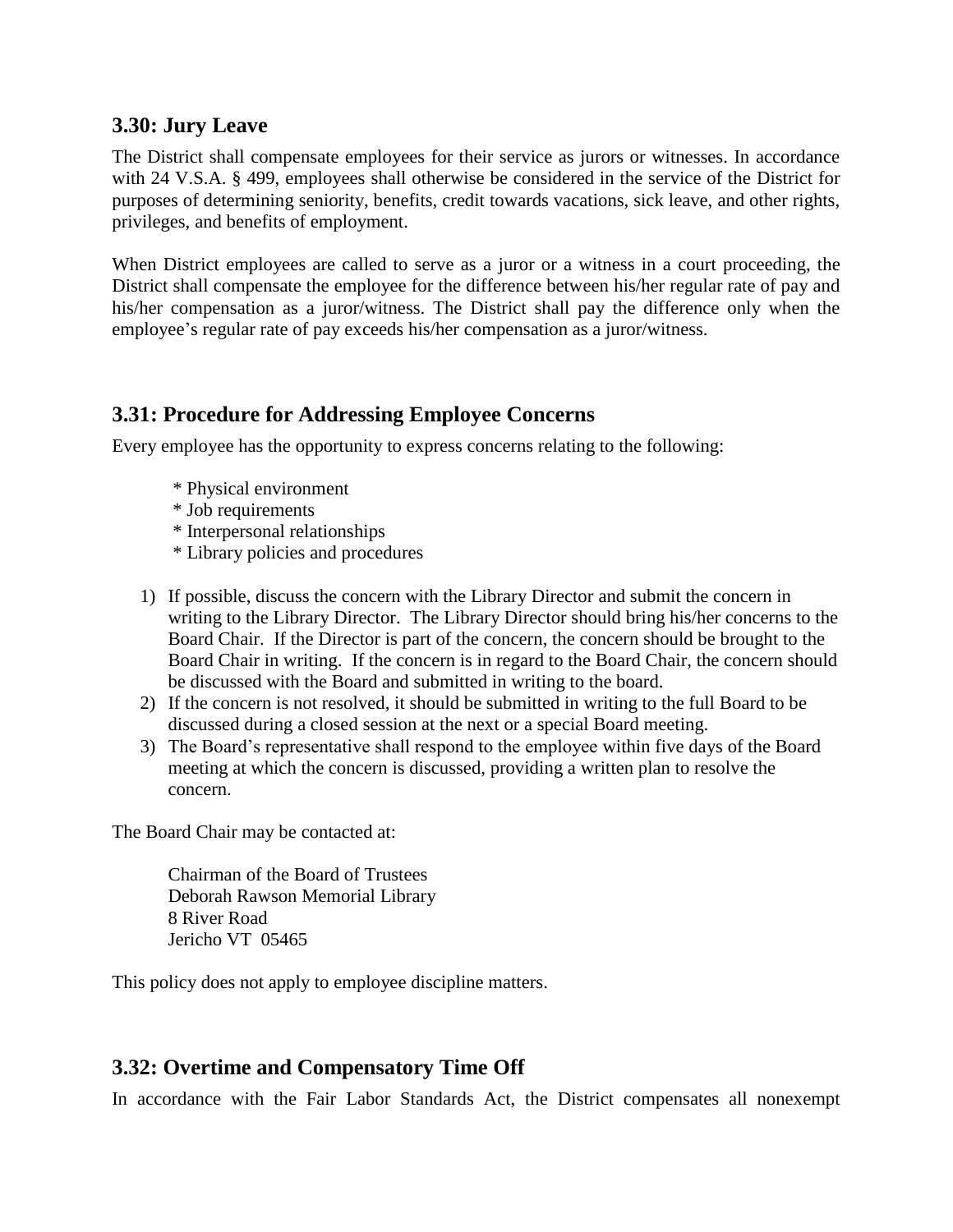employees at the rate of one and one-half hours for each hour actually worked in excess of 40 hours in any work week. Employees employed in executive, administrative or professional capacities as defined by the FLSA are exempt from this requirement.

In lieu of overtime pay, nonexempt employees may accrue compensatory time off ("comp time") subject to the following conditions:

\* Comp time is earned at a rate of one and one half hours for each hour worked in excess of 40 hours in any work week.

\* An employee may accrue a maximum of 40 hours of comp time (40 hours of comp time represents 26.67 hours of actual overtime work). An employee who has accrued 40 hours of comp time shall be paid overtime compensation for additional overtime hours of work.

\* An employee may, at the District's discretion, be paid in cash in lieu of compensatory time off.

\* An employee receiving payment for accrued comp time shall be paid at the regular rate of pay earned by the employee at the time the employee receives such payment.

\* Upon termination from employment, an employee shall be paid for unused comp time at a rate not less than the average regular rate of pay received by the employee during the last three years of employment or the employee's final regular rate of pay, whichever is higher.

An employee who has accrued comp time and requested use of comp time shall be permitted to use such time off within a reasonable period after making the request, if such use does not unduly disrupt the District's operations. Requests for use of comp time must be submitted to the employee's supervisor, who shall have sole discretion to grant or deny the request. Requests for use of comp time shall not unreasonably be withheld.

### **3.33: Employment Discrimination**

Vermont and federal law prohibit employment discrimination or retaliation based on race, color, religion, ancestry, national origin, sex, sexual orientation, gender identity, place of birth, age, HIV status, genetic information or against a qualified individual with a disability. It is also unlawful to retaliate against employees or applicants who have alleged employment discrimination.

Employees are encouraged to bring any complaints alleging unlawful discrimination to the attention of the employee's Supervisor or the Board of Trustees or their designee who shall arrange a meeting to discuss the matter.

The Board Chair may be contacted at:

Chairman of the Board of Trustees Deborah Rawson Memorial Library 8 River Road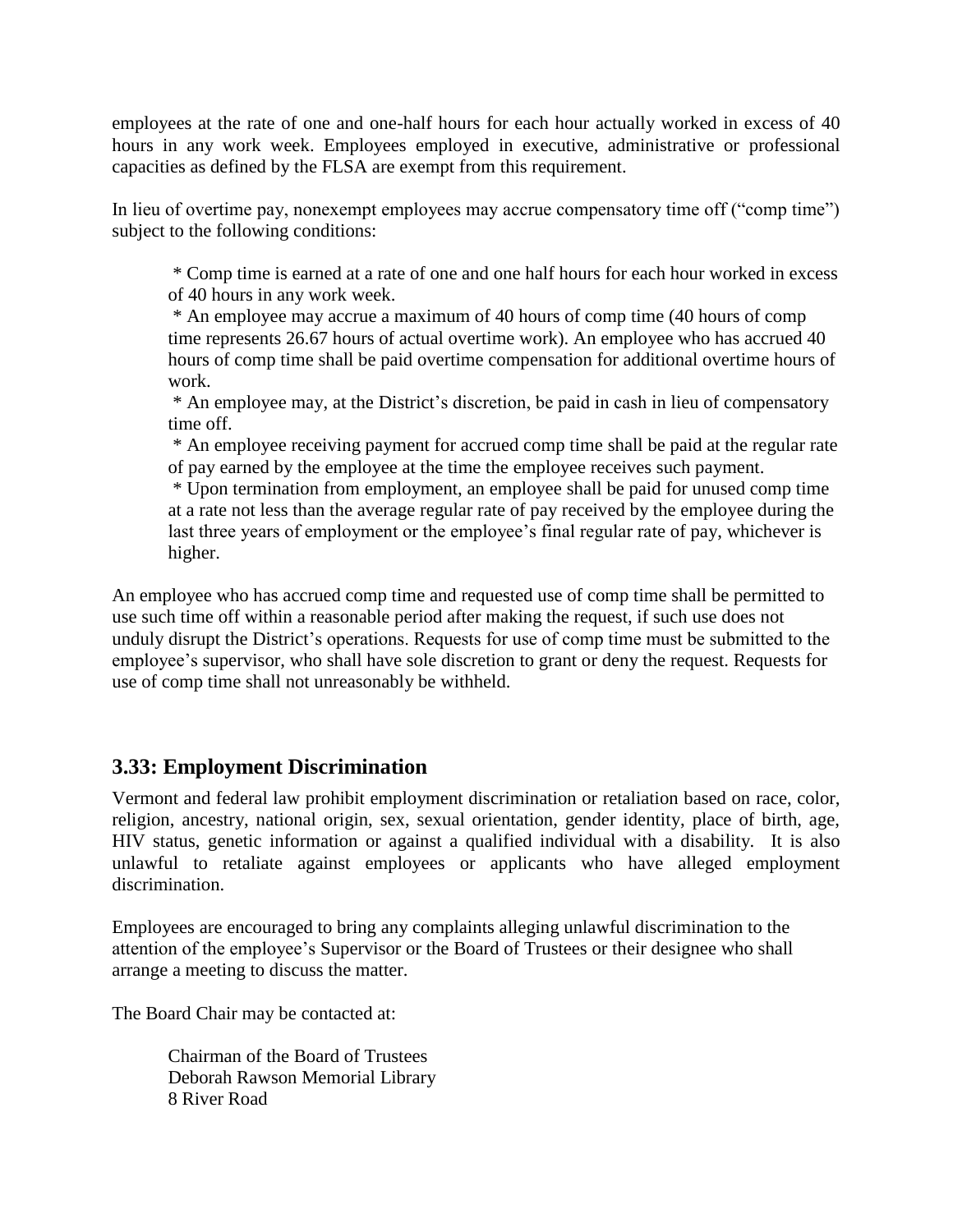Jericho VT 05465

The meeting shall take place as soon as reasonably possible, but in no case later than seven calendar days from receipt of notification. If the Supervisor/Board or their designee is unable to resolve the matter during this meeting, the aggrieved party may submit to the Supervisor/Board or their designee a written, signed complaint within seven additional calendar days. The Supervisor/Board or their designee shall then have 30 calendar days in which to conduct an investigation and to issue a report with recommendations to the Board. The Board shall, within ten calendar days, notify the aggrieved party of its decision.

#### **3.34: Sexual Harassment**

Sexual harassment in the workplace is illegal under federal and Vermont law and is strictly prohibited. The District is committed to providing a workplace free from this unlawful conduct. All employees have the right to work without being subjected to insulting, degrading or exploitative treatment on the basis of their gender. It is against the policies of the District for any individual, male or female, to sexually harass another individual in the workplace. In accordance with 21 V.S.A. § 495h, the District has adopted the following sexual harassment policy. All employees are required to read this policy before signing the employee acknowledgement form.

Sexual harassment is a form of sex discrimination and means unwelcome sexual advances, requests for sexual favors or other verbal or physical conduct of a sexual nature when one of the following applies:

\* submission to that conduct is made either explicitly or implicitly a term or condition of employment;

\* submission to or rejection of such conduct by an individual is used as a component of the basis for employment decisions affecting that individual; or

\* the conduct has the purpose or effect of substantially interfering with an individual's work performance or creating an intimidating, hostile or offensive work environment.

Examples of sexual harassment include, but are not limited to, the following, when such instances or behavior come within one of the above definitions:

\* either explicitly or implicitly conditioning any term of employment (e.g., continued employment, wages, evaluation, advancement, assigned duties or shifts) on the provision of sexual favors;

\* touching or grabbing a sexual part of an individual's body;

\* touching or grabbing any part of an individual's body after that party has indicated, or it is known, that such physical contact was unwelcome;

\* continuing to ask an individual to socialize on- or off-duty when that person has indicated he/she is not interested;

\* displaying or transmitting sexually suggestive pictures, objects, cartoons or posters if it is known or should be known that the behavior is unwelcome;

\* continuing to write sexually suggestive notes or letters if it is known or should be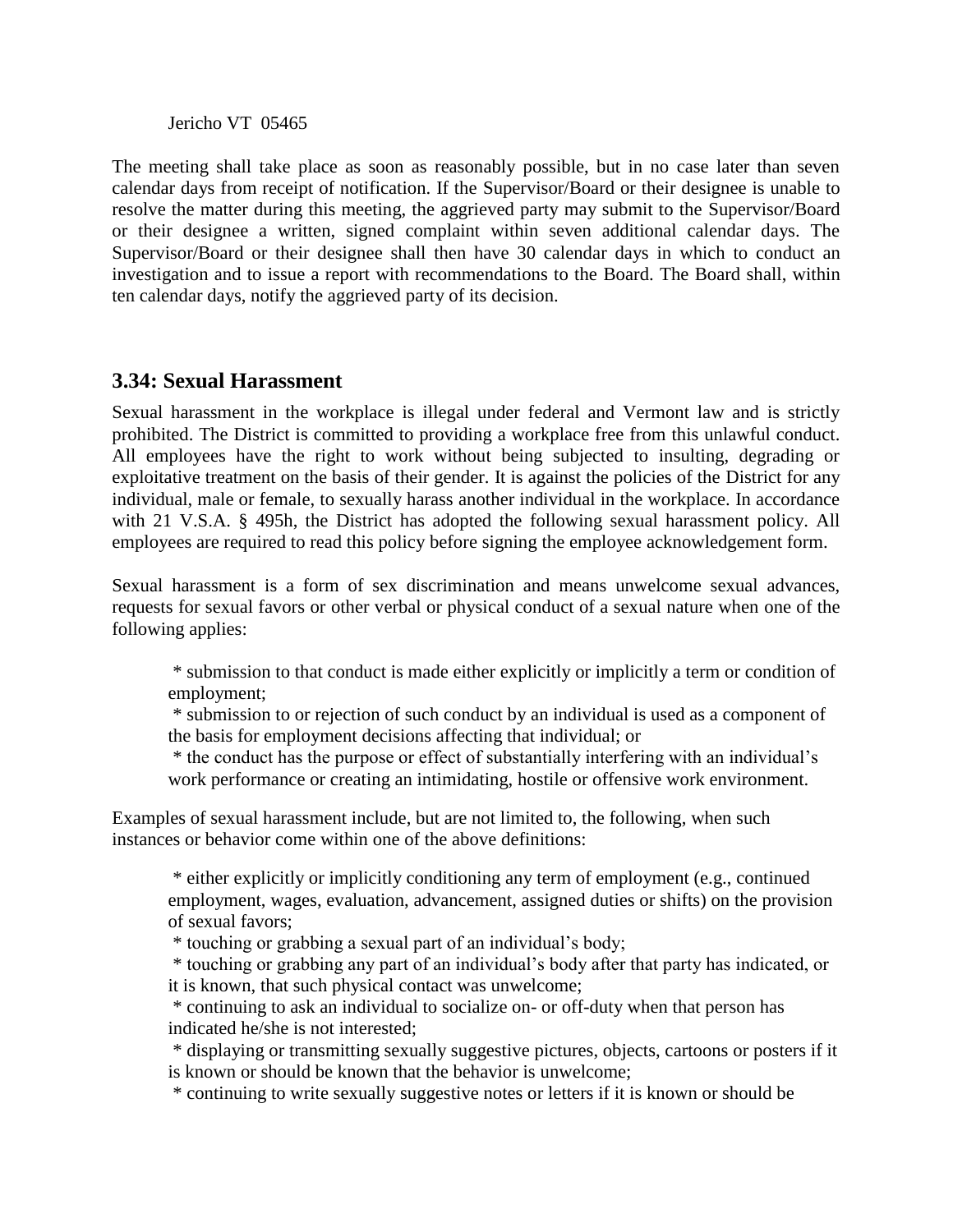known that the person does not welcome such behavior;

\* referring to or calling a person a sexualized name if it is known or should be known that the person does not welcome such behavior;

\* regularly telling sexual jokes or using sexually vulgar or explicit language in the presence of a person if it is known or should be known that the person does not welcome such behavior;

\* retaliation of any kind for having filed or supported a complaint of sexual harassment (e.g., ostracizing the person, pressuring the person to drop or not support the complaint, adversely altering that person's duties or work environment, etc.);

\* derogatory or provoking remarks about or relating to an employee's sex;

\* harassing acts or behavior directed against a person on the basis of his or her sex;

\* off-duty conduct which falls within the above definition and affects the work environment.

It is also unlawful to retaliate against employees for filing a complaint of sexual harassment or for cooperating in an investigation of sexual harassment.

Any individual who believes that she or he has been the target of sexual harassment, or who believes she or he has been subjected to retaliation for having brought or supported a complaint of harassment, is encouraged to directly inform the offending person or persons that such conduct is offensive and must stop.

Any employee who wishes to report sexual harassment should contact the Chair of the Board of Trustees*.* 

Once the District receives a complaint of sexual harassment, it shall take all necessary steps to ensure that the matter is promptly investigated and addressed. If sexual harassment is found to have occurred, the District shall take appropriate action, ranging from a verbal warning up to and including dismissal.

Complaints of sexual harassment or retaliation may also be filed with the following agencies:

Vermont Attorney General's Office Civil Rights Unit 109 State Street Montpelier, VT 05609-1001 Tel: (802) 828-3171 (voice/TODD)

Equal Employment Opportunity Commission 1 Congress Street Boston, MA 02114 Tel: (617) 565-3200 (voice), (617) 565-3204 (TODD).

These agencies may conduct impartial investigations, facilitate conciliation, and, if they find that there is probable cause or reasonable grounds to believe sexual harassment occurred, they may take a case to court.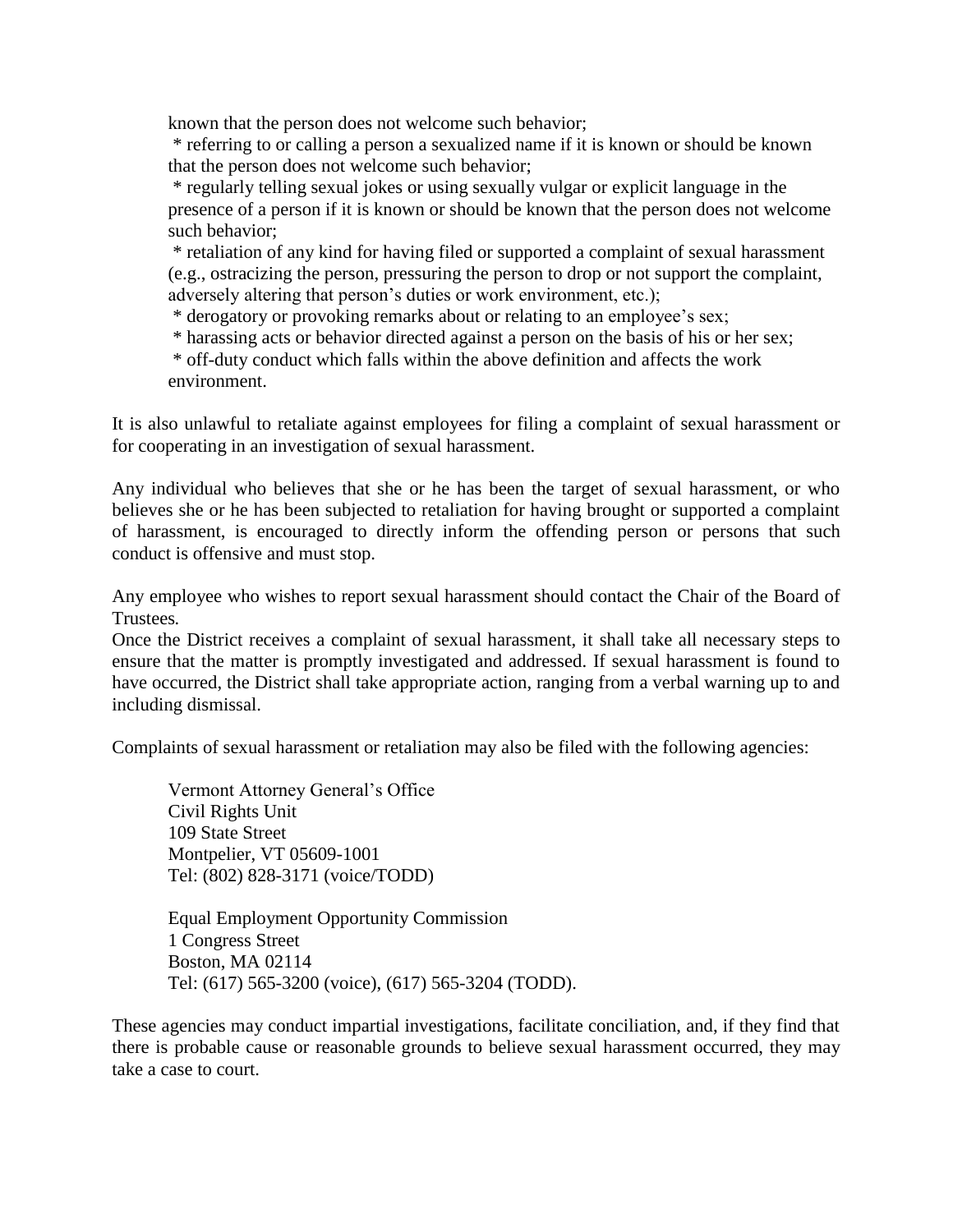#### **3.35: Employee Discipline**

**Employment with the Jericho Underhill Library District is** *at will* **and not for any definite period or succession of periods of time. The District or the employee may terminate employment at any time, with or without notice, for cause or for no cause at all. The Board reserves the right to amend any of the provisions of this personnel policy for any reason and at any time, with or without notice.**

Employees are prohibited from engaging in conduct listed below and may receive discipline, up to and including termination, for doing so. This list has been established to provide examples of behavior that could warrant a range of disciplinary sanctions. Appropriate levels of discipline may be based on the severity of employee conduct. This list is not exhaustive.

\* Refusing to do assigned work or failing to carry out the reasonable assignments of a supervisor

\* Being inattentive to duty, including sleeping on the job

\* Falsifying a time card or other record or giving false information to anyone whose duty is to make such record

\* Being repeatedly or continually absent or late, being absent without notice or satisfactory reason, or leaving one's work assignment without appropriate authorization \* Conducting oneself in any manner that is offensive, abusive or contrary to reasonable community standards and expectations of public employees

\* Engaging in any form of harassment including sexual harassment

\* Misusing, misappropriating, or willfully neglecting District property, funds, materials, equipment or supplies

\* Unlawfully distributing, selling, possessing, using or being under the influence of alcohol or drugs when on the job or subject to duty

\* Fighting, engaging in horseplay or acting in any manner which endangers the safety of oneself or others. This includes acts of violence as well as threats of violence

\* Stealing or possessing without authority any equipment, tools, materials or other property of the District or attempting to remove them from the premises without approval or permission from the appropriate authority

\* Marking or defacing walls, fixtures, equipment, tools, materials or other District property, or willfully damaging or destroying property in any way

\* Willful violation of District rules or policies

#### **3.36: Employee Termination Process**

**Employment with the Jericho Underhill Library District is** *at will* **and not for any definite period or succession of periods of time. The District or the employee may terminate employment at any time, with or without notice, for cause or for no cause at all.**

The Jericho Underhill Library District has adopted an employment termination process. Most often, employee conduct that warrants termination results from unacceptable behavior, poor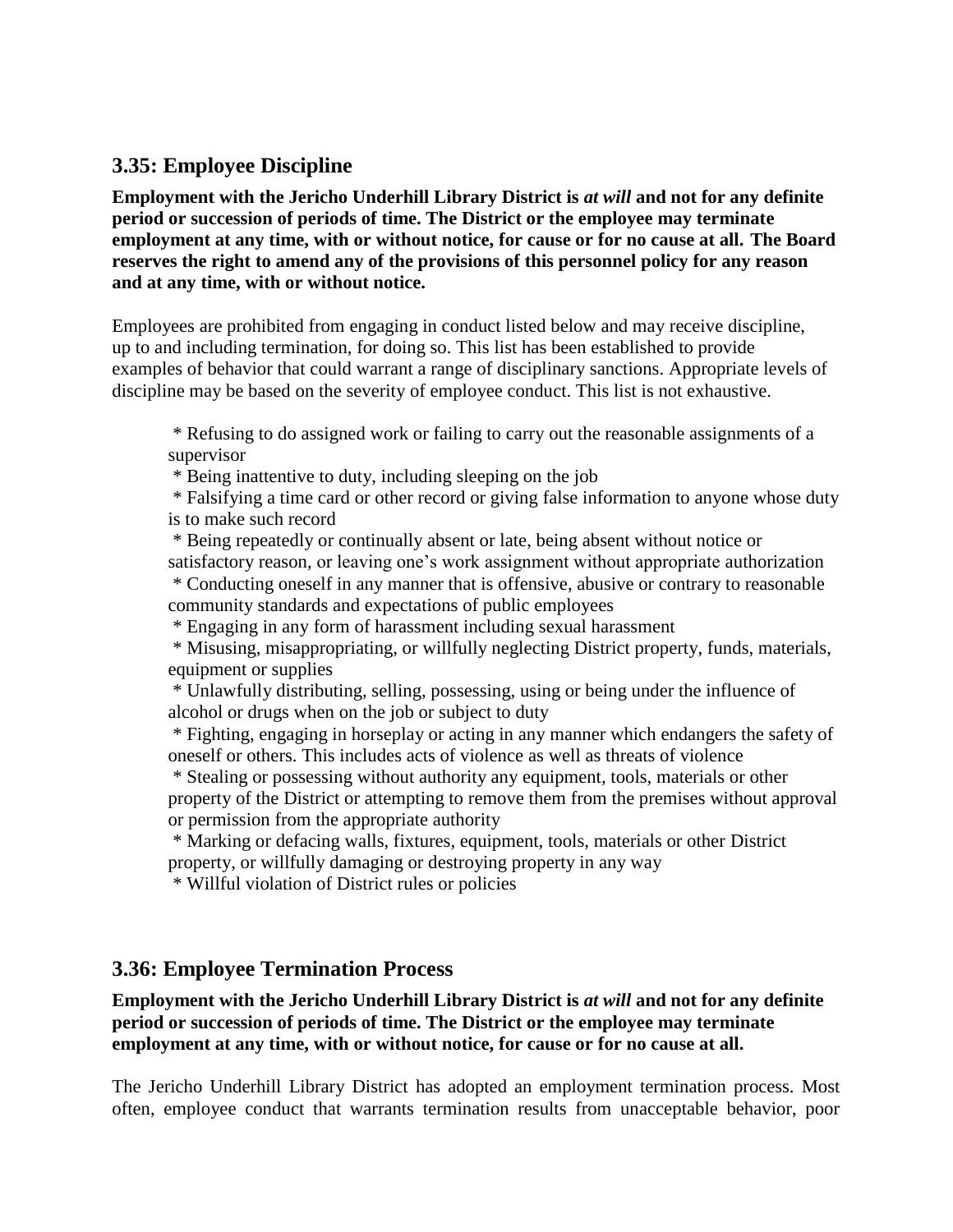performance, or violation of the District's policies, practices, or procedures. However, termination may result from conduct that falls outside of those identified areas. The District need not utilize this termination process but may take whatever action it deems necessary to address the issue at hand.

The District also retains the right to unilaterally eliminate a position and thus terminate employment or reduce the work hours for some or all employees due to economic conditions, shortage of work, organizational efficiency, changes in departmental functions, reorganization or reclassification of positions resulting in the elimination of a position or for other related reasons. In such case, this termination process does not apply.

Probationary employees are not subject to the District's termination process. Notwithstanding any other provision of this policy, an employee terminated during the probationary period shall have no right to appeal such termination.

An employee being considered for termination shall be provided with a written notice. The notice shall contain a brief statement of the reasons termination is being considered and the date, time and place of a pre-termination meeting with the employee's supervisor.

At the pre-termination meeting, the employee shall be afforded an opportunity to present the employee's response to the reasons for termination. If the employee declines to attend the pretermination meeting, the employee may submit written response to the pre-termination notice not later than the scheduled date of the meeting.

Within seven days of the date of the meeting, the supervisor shall provide the employee with a written notice informing the employee whether he/she has been terminated. If the employee has been terminated, the notice shall provide the general reasons therefore and shall also inform the employee of the opportunity to request a post-termination hearing before the Board by giving written notice of such request to the supervisor within seven days. The employee shall be informed that the employee's failure to make a timely request for a post-termination hearing shall result in such hearing being waived.

If a request for a post-termination hearing is made, the Board shall provide the employee with a notice informing the employee of the date, time, and place of the post-termination hearing before the Board. The notice shall inform the employee of his or her right to be represented by counsel, to present and cross-examine witnesses and to offer supporting documents and evidence. The notice shall also inform the employee of his or her right to have the hearing conducted in executive session in accordance with 1 V.S.A. § 313.

At the post-termination hearing, the employee shall be afforded the opportunity to address the basis for termination by hearing and examining the evidence presented against the employee, cross-examining witnesses and presenting evidence on his/her behalf. The Board shall make such determinations as may be necessary in the event of evidentiary objections or disputes. When the hearing is adjourned, the Board, under the authority granted by 1 V.S.A. § 313(e), shall consider the evidence presented in the hearing in deliberative session.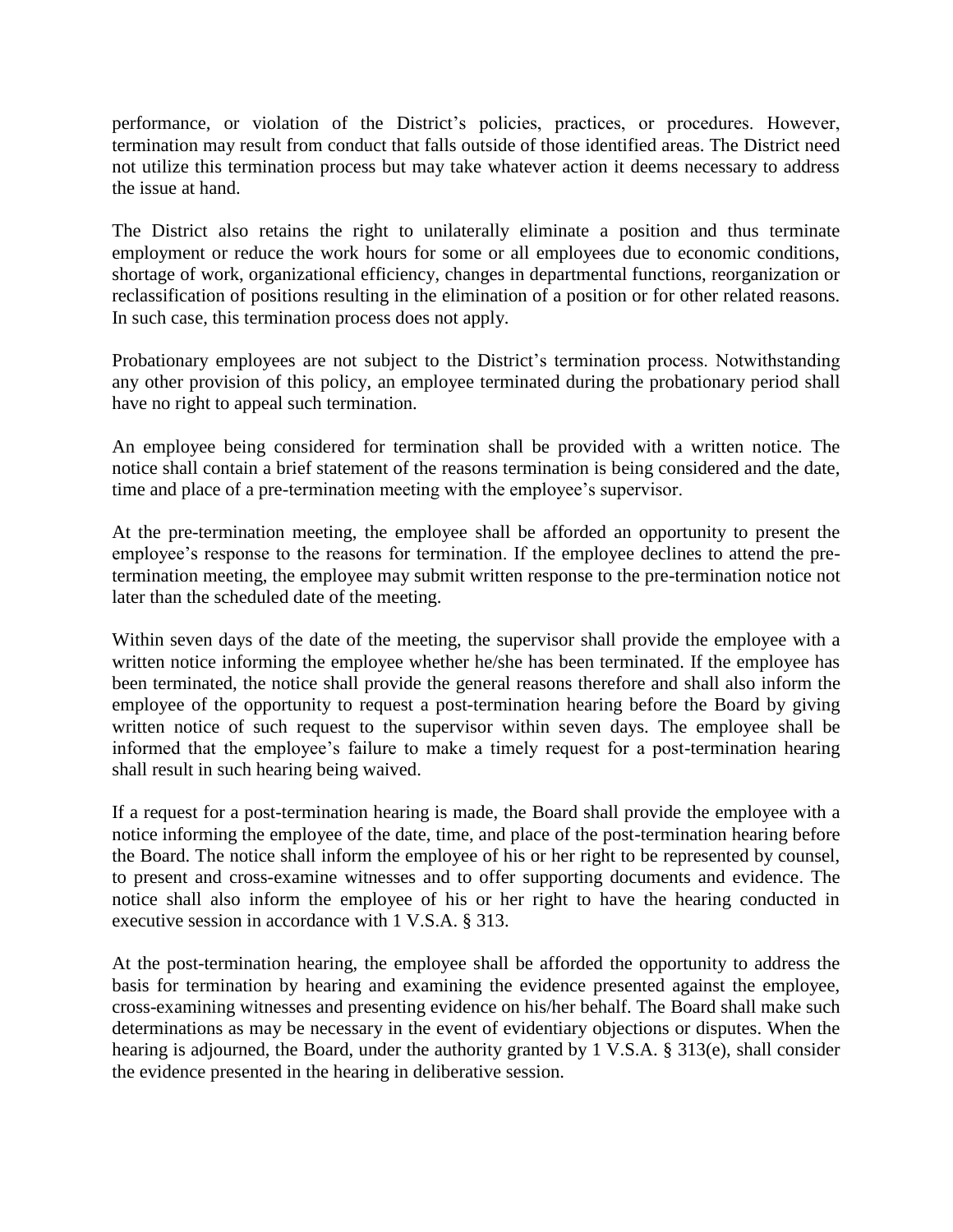The Board shall render a written decision within 14 days after close of the hearing, unless otherwise agreed upon by the parties.

**Employment with the Jericho Underhill Library District is** *at will* **and not for any definite period or succession of periods of time. The District or the employee may terminate** 

**employment at any time, with or without notice, for cause or for no cause at all.** 

### **3.37: Severability**

If any provision of this personnel policy or the application hereof to any person or a circumstance(s) is held invalid, this invalidity does not affect other provisions or applications of the personnel rules which can be given effect without the invalid provision or application. For this purpose, this personnel policy is severable.

**ADOPTED this \_\_\_\_ day of \_\_\_\_\_\_\_\_\_\_\_, 20\_\_\_.** 

**SIGNATURES of BOARD OF TRUSTEES:**